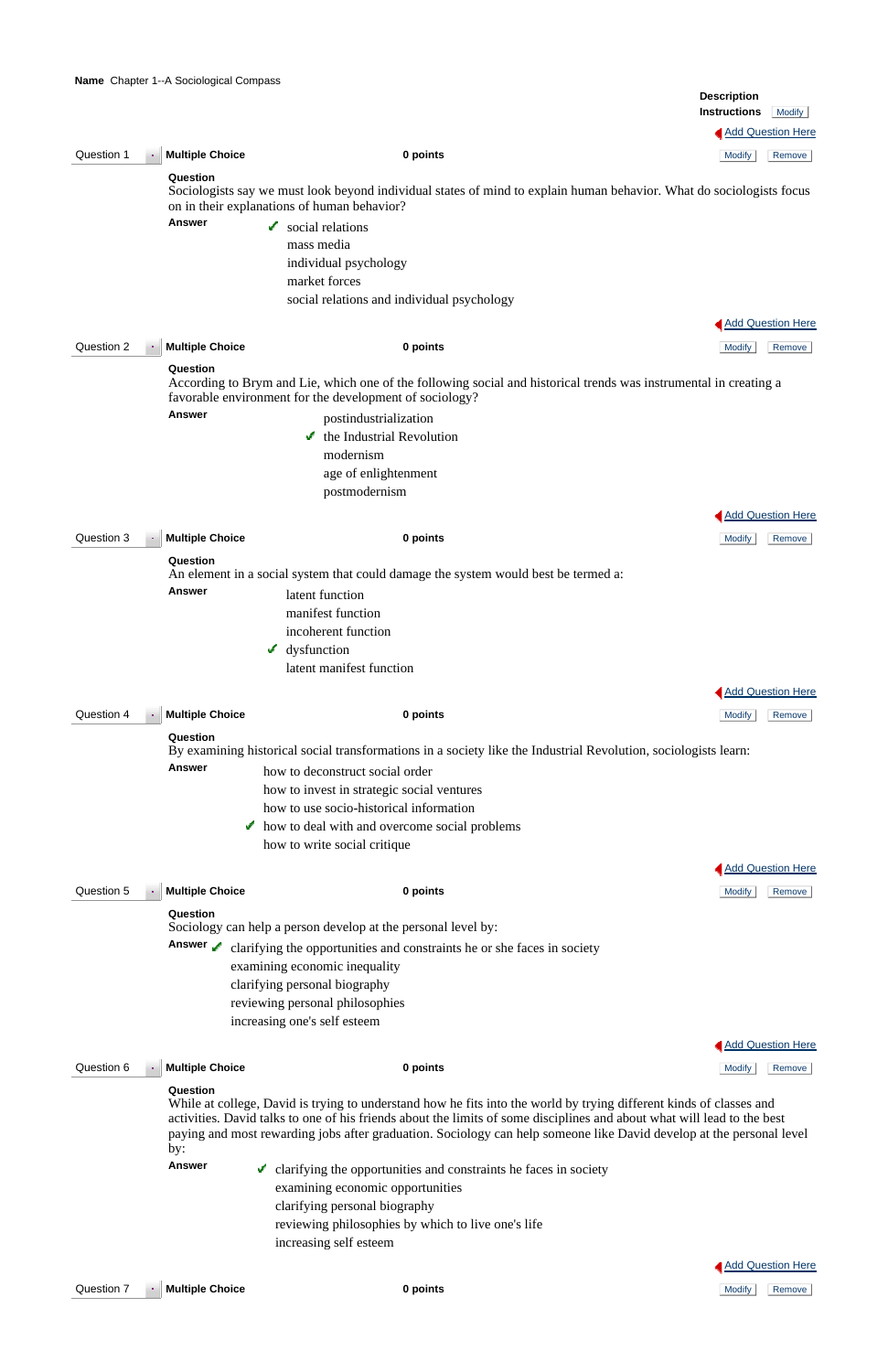|             |               | Question                   | The contribution the Industrial Revolution made to the creation of the discipline of sociology was to:                                                                                                      |                          |
|-------------|---------------|----------------------------|-------------------------------------------------------------------------------------------------------------------------------------------------------------------------------------------------------------|--------------------------|
|             |               | Answer                     | suggest that a science of society is possible                                                                                                                                                               |                          |
|             |               |                            | provide a host of social problems calling out for a solution                                                                                                                                                |                          |
|             |               |                            | suggest that people can intervene to change society                                                                                                                                                         |                          |
|             |               |                            | provide monetary resources for the study of society                                                                                                                                                         |                          |
|             |               |                            | increase democracy and free speech in academia                                                                                                                                                              |                          |
|             |               |                            |                                                                                                                                                                                                             |                          |
|             |               |                            |                                                                                                                                                                                                             | <b>Add Question Here</b> |
| Question 8  | $\mathcal{B}$ | <b>Multiple Choice</b>     | 0 points                                                                                                                                                                                                    | <b>Modify</b><br>Remove  |
|             |               | Question<br>conclude that: | It is important to remember that social experiences helped to shape the ideas of sociologists. Therefore, we can                                                                                            |                          |
|             |               | <b>Answer</b>              | sociological ideas are divorced from any other concerns in society                                                                                                                                          |                          |
|             |               |                            | sociological ideas are based on independent scientific research                                                                                                                                             |                          |
|             |               | ✔                          | sociological ideas are influenced by the social setting in which they emerge                                                                                                                                |                          |
|             |               |                            | sociological ideas are based only on a limited number of social theories                                                                                                                                    |                          |
|             |               |                            | sociological ideas are created by the sum total of society                                                                                                                                                  |                          |
|             |               |                            |                                                                                                                                                                                                             | <b>Add Question Here</b> |
|             |               |                            |                                                                                                                                                                                                             |                          |
| Question 9  | $\bullet$     | <b>Multiple Choice</b>     | 0 points                                                                                                                                                                                                    | <b>Modify</b><br>Remove  |
|             |               | Question<br>known as:      | The field of study that helps students move beyond their personal biography to see the world in a larger context is                                                                                         |                          |
|             |               | Answer                     | social problem solving                                                                                                                                                                                      |                          |
|             |               |                            | social studies                                                                                                                                                                                              |                          |
|             |               |                            | sociology<br>v.                                                                                                                                                                                             |                          |
|             |               |                            | social science                                                                                                                                                                                              |                          |
|             |               |                            | socio-economics                                                                                                                                                                                             |                          |
|             |               |                            |                                                                                                                                                                                                             |                          |
|             |               |                            |                                                                                                                                                                                                             | <b>Add Question Here</b> |
| Question 10 |               | <b>Multiple Choice</b>     | 0 points                                                                                                                                                                                                    | Remove<br><b>Modify</b>  |
|             |               | Question                   |                                                                                                                                                                                                             |                          |
|             |               |                            | The field of study that helps students move beyond their personal biography to see the world in a larger context that is<br>composed of more than physical, emotional, or psychological causes is known as: |                          |
|             |               | <b>Answer</b>              | social problem solving                                                                                                                                                                                      |                          |
|             |               |                            | social studies                                                                                                                                                                                              |                          |
|             |               |                            | sociology<br>v                                                                                                                                                                                              |                          |
|             |               |                            | social science                                                                                                                                                                                              |                          |
|             |               |                            | socio-economics                                                                                                                                                                                             |                          |
|             |               |                            |                                                                                                                                                                                                             | <b>Add Question Here</b> |
| Question 11 |               | <b>Multiple Choice</b>     | 0 points                                                                                                                                                                                                    | <b>Modify</b><br>Remove  |
|             |               | Question                   |                                                                                                                                                                                                             |                          |
|             |               |                            | Dr. Smith studies the patterns and regularities of social life. Dr. Smith avoids physical, emotional, and psychological                                                                                     |                          |
|             |               |                            | causes as explanations of human behavior. Instead he focuses his work on the constraints and opportunities of the                                                                                           |                          |

Answer the sociological study of suicide C. Wright Mills' concept of the sociological imagination

Answer what is thought to be individual behavior is actually the influence of social behavior only the mentally ill commit suicide

causes as explanations of human behavior. Instead he focuses his work on the constraints and opportunities of the organization of the social world. Dr. Smith would be called a(n): **Answer** historian

- economist political scientist
	- sociologist journalist

# **Question 12 Multiple Choice 0 points 0 points 0 points 12 Modify** Remove



#### **Question**

Behavior that is often thought to be motivated exclusively by an individual's state of mind is actually influenced by social forces. This is one of the conclusions of:

Granovetter's analysis of social networks

 all of these choices none of these choices

**Question 13 Multiple Choice 0 points 0 points 0 points 10 points 10 points 10 points 10 points 10 points 10 points 10 points 10 points 10 points 10 points 10 points 10 points 10 points**



#### **Question**

The sociological study of suicide reveals that: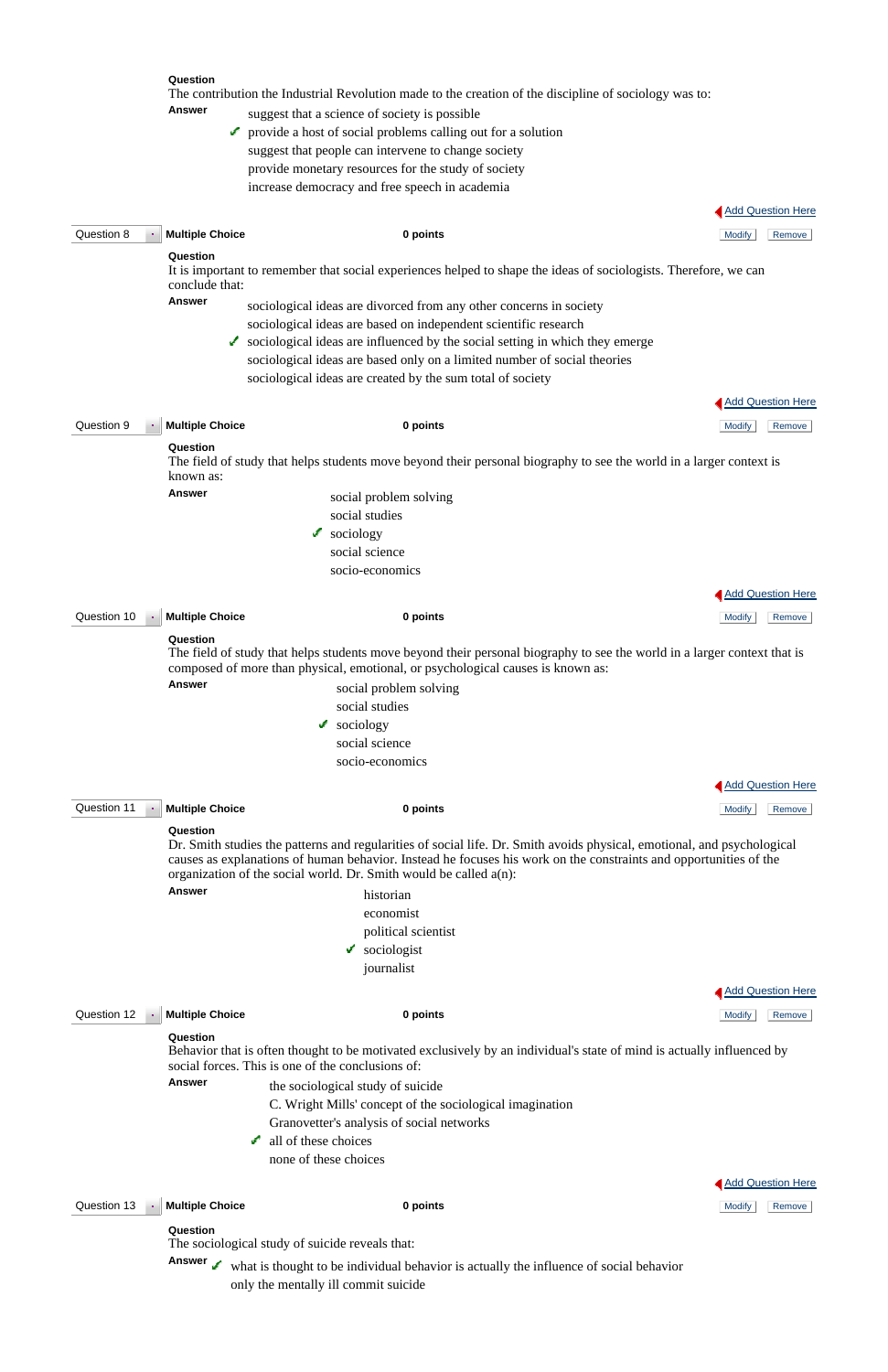|             |                                                     | unfortunately suicide cannot be predicted<br>biography                            |                                                                                                                                                                                                                                                             | what may be the influence of social behavior is actually the influence of individual understandings and |
|-------------|-----------------------------------------------------|-----------------------------------------------------------------------------------|-------------------------------------------------------------------------------------------------------------------------------------------------------------------------------------------------------------------------------------------------------------|---------------------------------------------------------------------------------------------------------|
|             |                                                     |                                                                                   | suicide must be understood as a purely personal act                                                                                                                                                                                                         |                                                                                                         |
|             |                                                     |                                                                                   |                                                                                                                                                                                                                                                             | Add Question Here                                                                                       |
| Question 14 | <b>Multiple Choice</b>                              |                                                                                   | 0 points                                                                                                                                                                                                                                                    | <b>Modify</b><br>Remove                                                                                 |
|             | Question<br>because:<br><b>Answer</b>               |                                                                                   | The sociological study of suicide adds to our understanding of behaviors that were thought to be individualistic<br>the approach explains individual behavior<br>the approach explains imitation<br>$\bullet$ it emphasizes the influence of group behavior |                                                                                                         |
|             |                                                     | none of these choices                                                             | it explains how drug abuse leads to suicide                                                                                                                                                                                                                 |                                                                                                         |
|             |                                                     |                                                                                   |                                                                                                                                                                                                                                                             |                                                                                                         |
|             |                                                     |                                                                                   |                                                                                                                                                                                                                                                             | <b>Add Question Here</b>                                                                                |
| Question 15 | <b>Multiple Choice</b>                              |                                                                                   | 0 points                                                                                                                                                                                                                                                    | <b>Modify</b><br>Remove                                                                                 |
|             | Question                                            | The sociological imagination allows people to:                                    |                                                                                                                                                                                                                                                             |                                                                                                         |
|             | Answer                                              |                                                                                   | understand the relationship between body and mind                                                                                                                                                                                                           |                                                                                                         |
|             |                                                     |                                                                                   | understand the relationship between politics and religion                                                                                                                                                                                                   |                                                                                                         |
|             |                                                     |                                                                                   | understand the relationship between drive and instinct                                                                                                                                                                                                      |                                                                                                         |
|             |                                                     |                                                                                   | If understand the relationship between social issues and private troubles                                                                                                                                                                                   |                                                                                                         |
|             |                                                     |                                                                                   | understand the relationship between psychology and political science                                                                                                                                                                                        |                                                                                                         |
|             |                                                     |                                                                                   |                                                                                                                                                                                                                                                             | Add Question Here                                                                                       |
| Question 16 | <b>Multiple Choice</b>                              |                                                                                   | 0 points                                                                                                                                                                                                                                                    |                                                                                                         |
|             |                                                     |                                                                                   |                                                                                                                                                                                                                                                             | <b>Modify</b><br>Remove                                                                                 |
|             | Question<br><b>Answer</b>                           | rules<br>shared values<br>cultural constraints<br>ℐ<br>norms<br>personal problems | Altruistic suicide occurs when _____ tightly govern behavior.                                                                                                                                                                                               |                                                                                                         |
|             |                                                     |                                                                                   |                                                                                                                                                                                                                                                             | Add Question Here                                                                                       |
| Question 17 | <b>Multiple Choice</b><br>Question<br><b>Answer</b> | $\mathbf{m}$ many<br>refined                                                      | 0 points<br>According to Brym and Lie, sociologists often work in ____ research and theoretical traditions.<br>narrowly focused<br>ground breaking<br>no specific                                                                                           | <b>Modify</b><br>Remove                                                                                 |
|             |                                                     |                                                                                   |                                                                                                                                                                                                                                                             | <b>Add Question Here</b>                                                                                |
| Question 18 | <b>Multiple Choice</b>                              |                                                                                   | 0 points                                                                                                                                                                                                                                                    | <b>Modify</b><br>Remove                                                                                 |
|             | Question                                            |                                                                                   |                                                                                                                                                                                                                                                             |                                                                                                         |
|             |                                                     | Emile Durkheim's study of suicide demonstrated that:                              |                                                                                                                                                                                                                                                             |                                                                                                         |
|             | Answer                                              |                                                                                   | suicide rates are strongly influenced by social forces<br>suicide rates are strongly influenced by psychological disorders                                                                                                                                  |                                                                                                         |

 suicide rates decreased with advancing age suicide rates are tied to patterns of imitation

# **Question 19 • Multiple Choice 0 points 0 points 0 points 10 modify** Remove

# **Add Question Here**

#### **Question**

Emile Durkheim examined the association between rates of suicide and rates of psychological disorder for different groups in nineteenth century French society. If suicide rates were high where rates of psychological disorder were high, then the disorders might influence suicide rates. Durkheim discovered that:

- **Answer** the rates were associated, so psychological disorders influenced suicide
	- $\bullet$  the rates were not associated, so psychological disorders did not influence suicide the rates were associated only for women the rates were associated only for men the rates were associated with race and ethnic origin

**Question 20 Multiple Choice 0 points 0 points 0 points 10 and 10 and 10 and 10 and 10 and 10 and 10 and 10 and 10 and 10 and 10 and 10 and 10 and 10 and 10 and 10 and 10 and 10 and 10 and 10 and 10 and 10 and 10** 



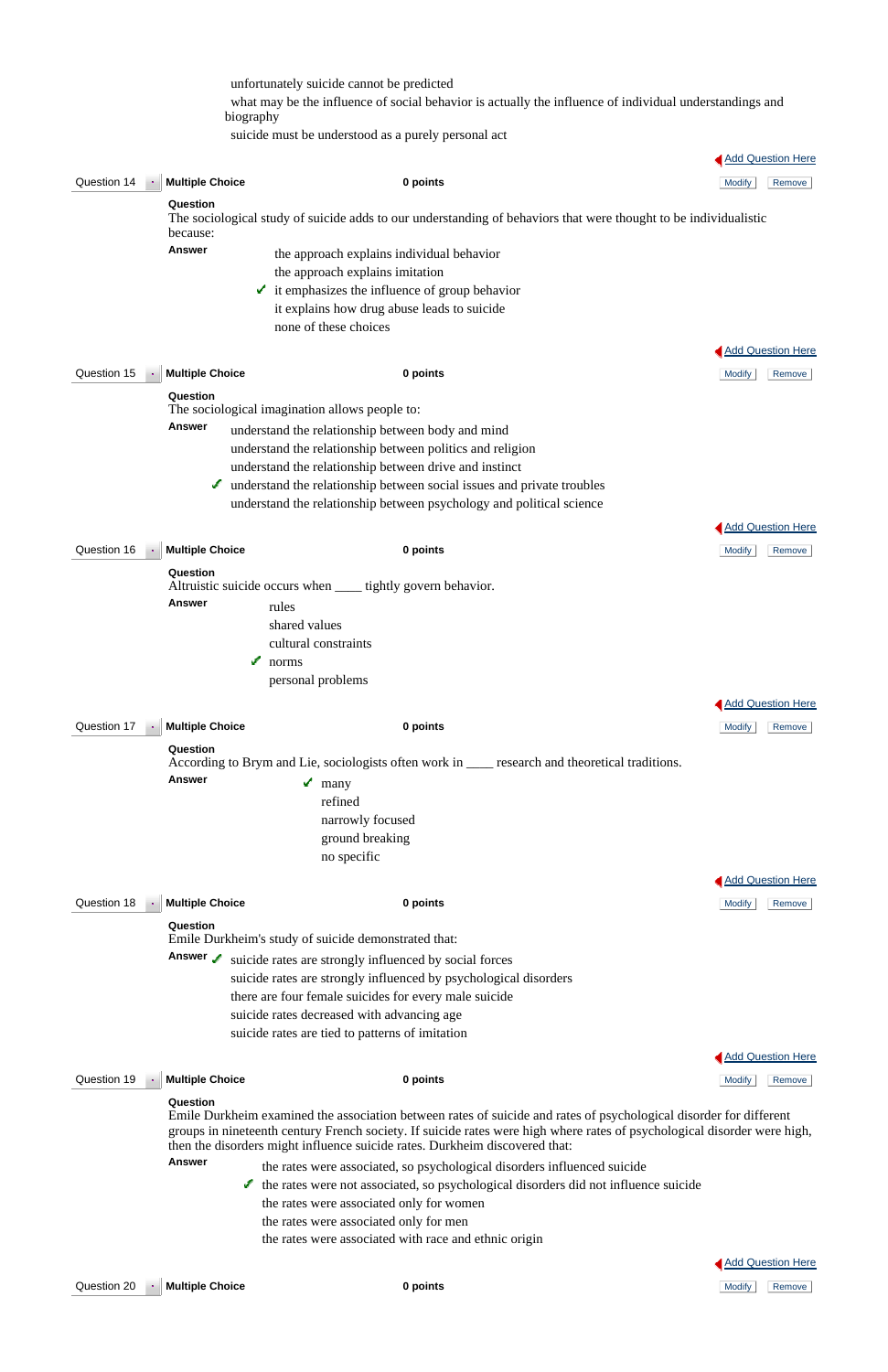#### **Question**

According to Emile Durkheim, the more a group's members share beliefs and values, and the more they interact with one another, the more social cohesion the group has. Durkheim called this property of the group:

# Answer group cohesion

 social structure social solidarity social organization sociological imagination

|  | <b>Add Question Here</b> |  |
|--|--------------------------|--|
|  |                          |  |

| Question 21              | <b>Multiple Choice</b>                                      | 0 points                                                                                                                                                                                                                                                                                                                                                 | <b>Modify</b><br>Remove  |
|--------------------------|-------------------------------------------------------------|----------------------------------------------------------------------------------------------------------------------------------------------------------------------------------------------------------------------------------------------------------------------------------------------------------------------------------------------------------|--------------------------|
|                          | Question<br>commitments to others, or a state of:           | Married adults are half as likely as unmarried adults to commit suicide because marriage creates social ties and social                                                                                                                                                                                                                                  |                          |
|                          | <b>Answer</b>                                               | anomie                                                                                                                                                                                                                                                                                                                                                   |                          |
|                          |                                                             | social structure                                                                                                                                                                                                                                                                                                                                         |                          |
|                          |                                                             | social solidarity<br>v                                                                                                                                                                                                                                                                                                                                   |                          |
|                          |                                                             | social organization                                                                                                                                                                                                                                                                                                                                      |                          |
|                          |                                                             | socialization                                                                                                                                                                                                                                                                                                                                            |                          |
|                          |                                                             |                                                                                                                                                                                                                                                                                                                                                          | <b>Add Question Here</b> |
| Question 22              | <b>Multiple Choice</b>                                      | 0 points                                                                                                                                                                                                                                                                                                                                                 | <b>Modify</b><br>Remove  |
|                          | Question<br>Stable patterns of social relations are called: |                                                                                                                                                                                                                                                                                                                                                          |                          |
|                          | <b>Answer</b>                                               | group cohesion                                                                                                                                                                                                                                                                                                                                           |                          |
|                          | social structure                                            |                                                                                                                                                                                                                                                                                                                                                          |                          |
|                          |                                                             | social solidarity                                                                                                                                                                                                                                                                                                                                        |                          |
|                          |                                                             | social organization                                                                                                                                                                                                                                                                                                                                      |                          |
|                          | social strata                                               |                                                                                                                                                                                                                                                                                                                                                          |                          |
|                          |                                                             |                                                                                                                                                                                                                                                                                                                                                          | <b>Add Question Here</b> |
| Question 23              | <b>Multiple Choice</b>                                      | 0 points                                                                                                                                                                                                                                                                                                                                                 | <b>Modify</b><br>Remove  |
|                          | Question                                                    | One aspect of social organization is the patterns of intimate social relations that are formed during face-to-face<br>interpersonal interactions. Sociologists call this pattern:                                                                                                                                                                        |                          |
|                          | <b>Answer</b>                                               | $\blacksquare$ micro-structures                                                                                                                                                                                                                                                                                                                          |                          |
|                          |                                                             | social structures                                                                                                                                                                                                                                                                                                                                        |                          |
|                          |                                                             | macro-structures                                                                                                                                                                                                                                                                                                                                         |                          |
|                          |                                                             | global structures                                                                                                                                                                                                                                                                                                                                        |                          |
|                          |                                                             | macro-global structures                                                                                                                                                                                                                                                                                                                                  |                          |
|                          |                                                             |                                                                                                                                                                                                                                                                                                                                                          | <b>Add Question Here</b> |
| Question 24<br>$\bullet$ | <b>Multiple Choice</b>                                      | 0 points                                                                                                                                                                                                                                                                                                                                                 | <b>Modify</b><br>Remove  |
|                          | Question<br>structures.                                     | If you are looking for a job, you would be well advised to ask close friends and more remote acquaintances for leads<br>and contacts. That is because acquaintances with whom you are not close are more likely to know different<br>opportunities and groups of people than your close friends. Consulting both friends and acquaintances allows you to |                          |
|                          | <b>Answer</b>                                               | $\sqrt{\phantom{0}}$ micro                                                                                                                                                                                                                                                                                                                               |                          |
|                          |                                                             | social                                                                                                                                                                                                                                                                                                                                                   |                          |
|                          |                                                             | macro                                                                                                                                                                                                                                                                                                                                                    |                          |

 global individual







| Answer | According to Mark Granovetter, the way that people typically get a job is by: |  |
|--------|-------------------------------------------------------------------------------|--|
|        | increasing their skill levels                                                 |  |
|        | analyzing the job market and tailoring their skill to meet market needs       |  |
|        | $\bullet$ using social networks to make connections                           |  |
|        | marrying the child of someone who owns a company                              |  |
|        | getting a college degree                                                      |  |

**Question 26 • Multiple Choice 12 Conserverse Conserverse Conserverse Conserverse Conserverse Additional Remove** 

#### **Question**

According to the famous British sociologist Anthony Giddens, we live in a social era where human society is suspended between two historical possibilities. These are: **Answer**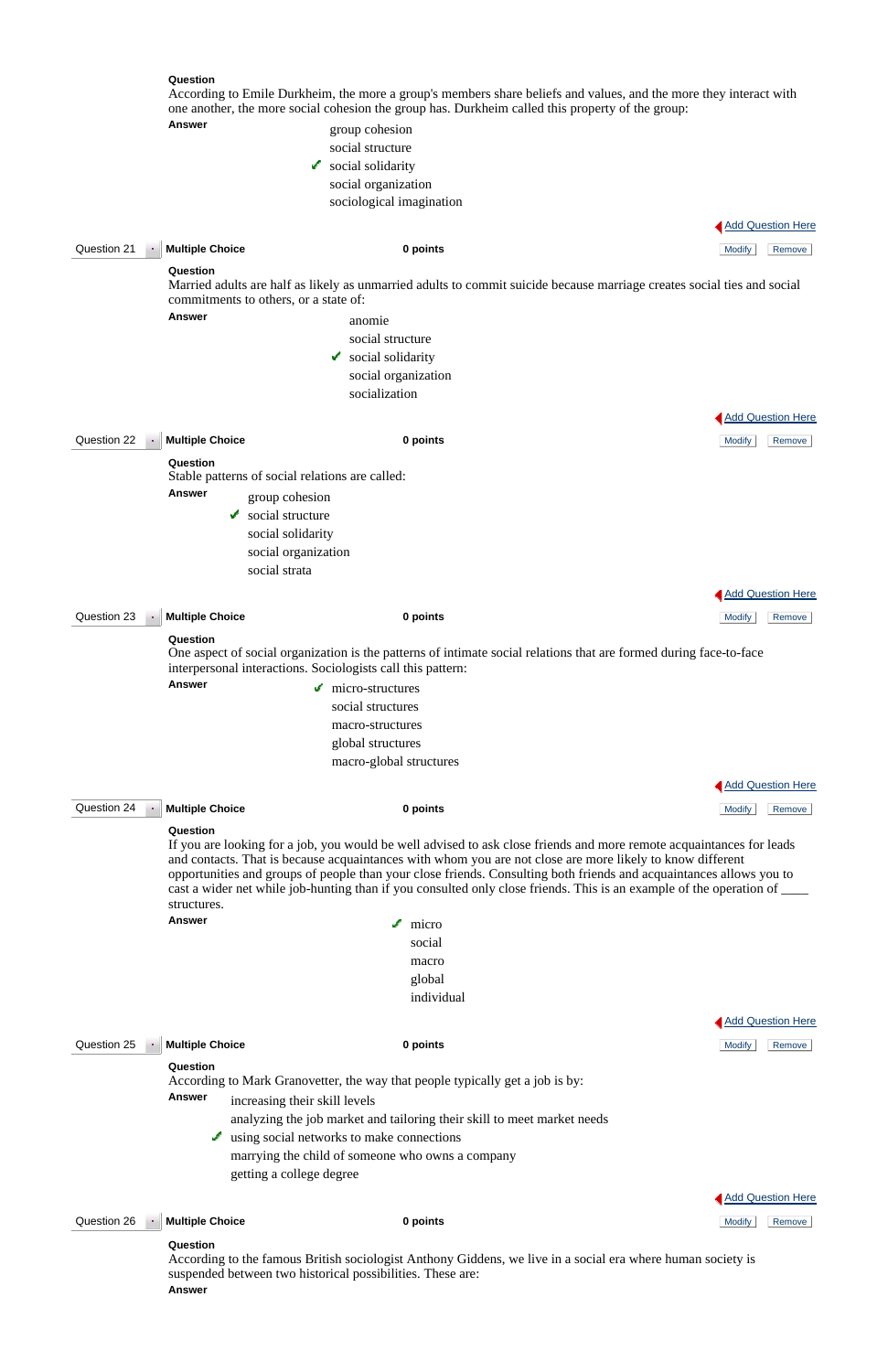|             |                        | increasing social and political power and annihilation                                                                                                                                                                                   |               |                          |
|-------------|------------------------|------------------------------------------------------------------------------------------------------------------------------------------------------------------------------------------------------------------------------------------|---------------|--------------------------|
|             |                        | nationalistic and global social interests                                                                                                                                                                                                |               |                          |
|             |                        | global and macro structures                                                                                                                                                                                                              |               |                          |
|             |                        | $\blacktriangleright$ extraordinary opportunity and global catastrophe                                                                                                                                                                   |               |                          |
|             |                        | none of these choices                                                                                                                                                                                                                    |               |                          |
|             |                        |                                                                                                                                                                                                                                          |               | <b>Add Question Here</b> |
| Question 27 | <b>Multiple Choice</b> | 0 points                                                                                                                                                                                                                                 | <b>Modify</b> | Remove                   |
|             | Question               |                                                                                                                                                                                                                                          |               |                          |
|             |                        | Patterns of social relations that are outside your immediate social experience are called ____ by sociologists.                                                                                                                          |               |                          |
|             | <b>Answer</b>          | micro-structures                                                                                                                                                                                                                         |               |                          |
|             |                        | social structures                                                                                                                                                                                                                        |               |                          |
|             |                        | macro-structures<br>✔                                                                                                                                                                                                                    |               |                          |
|             |                        | power structures                                                                                                                                                                                                                         |               |                          |
|             |                        | a and b                                                                                                                                                                                                                                  |               |                          |
|             |                        |                                                                                                                                                                                                                                          |               | <b>Add Question Here</b> |
|             |                        |                                                                                                                                                                                                                                          |               |                          |
| Question 28 | <b>Multiple Choice</b> | 0 points                                                                                                                                                                                                                                 | <b>Modify</b> | Remove                   |
|             | Question               | The system that maintains male privilege in society is known as:                                                                                                                                                                         |               |                          |
|             | <b>Answer</b>          |                                                                                                                                                                                                                                          |               |                          |
|             |                        | sexism<br>social structures                                                                                                                                                                                                              |               |                          |
|             |                        | macro structures                                                                                                                                                                                                                         |               |                          |
|             |                        | patriarchy<br>J.                                                                                                                                                                                                                         |               |                          |
|             |                        | gender inequity                                                                                                                                                                                                                          |               |                          |
|             |                        |                                                                                                                                                                                                                                          |               |                          |
|             |                        |                                                                                                                                                                                                                                          |               | <b>Add Question Here</b> |
| Question 29 | <b>Multiple Choice</b> | 0 points                                                                                                                                                                                                                                 | <b>Modify</b> | Remove                   |
|             | Question               |                                                                                                                                                                                                                                          |               |                          |
|             | <b>Answer</b>          | Patterns of social relations that are inside your immediate social experience are known as ____.                                                                                                                                         |               |                          |
|             |                        | $\blacksquare$ micro-structures                                                                                                                                                                                                          |               |                          |
|             |                        | social structures<br>macro-structures                                                                                                                                                                                                    |               |                          |
|             |                        | global structures                                                                                                                                                                                                                        |               |                          |
|             |                        | a and b                                                                                                                                                                                                                                  |               |                          |
|             |                        |                                                                                                                                                                                                                                          |               |                          |
|             |                        |                                                                                                                                                                                                                                          |               | <b>Add Question Here</b> |
| Question 30 | <b>Multiple Choice</b> | 0 points                                                                                                                                                                                                                                 | <b>Modify</b> | Remove                   |
|             | Question               |                                                                                                                                                                                                                                          |               |                          |
|             |                        | The organization of work in American society is shaped by the nature of businesses, social groups, and governments.<br>The larger organizational structures that shape our lives in American society are what level of social structure? |               |                          |
|             | <b>Answer</b>          | micro-structures                                                                                                                                                                                                                         |               |                          |
|             |                        | social structures                                                                                                                                                                                                                        |               |                          |
|             |                        | macro-structures<br>✔                                                                                                                                                                                                                    |               |                          |
|             |                        | global structures                                                                                                                                                                                                                        |               |                          |
|             |                        | meso-structures                                                                                                                                                                                                                          |               |                          |
|             |                        |                                                                                                                                                                                                                                          |               | Add Question Here        |
| Question 31 | <b>Multiple Choice</b> | 0 points                                                                                                                                                                                                                                 | <b>Modify</b> | Remove                   |
|             | Question               |                                                                                                                                                                                                                                          |               |                          |
|             |                        | The larger organizational structures that shape our lives in a society are called:                                                                                                                                                       |               |                          |
|             | <b>Answer</b>          | micro-structures                                                                                                                                                                                                                         |               |                          |

social structures

 macro-structures global structures none of these choices



# Question 32 **Multiple Choice 0 points** Modify Remove

### **Question**

The social class system in the United States would be an example of what kind of social structure?

**Answer** micro-structures

social structures

 macro-structures global structures none of these choices

**Question 33 Multiple Choice 12 <b>C 0 points 12 C Multiple Choice 12 Modify** Remove

Add Question Here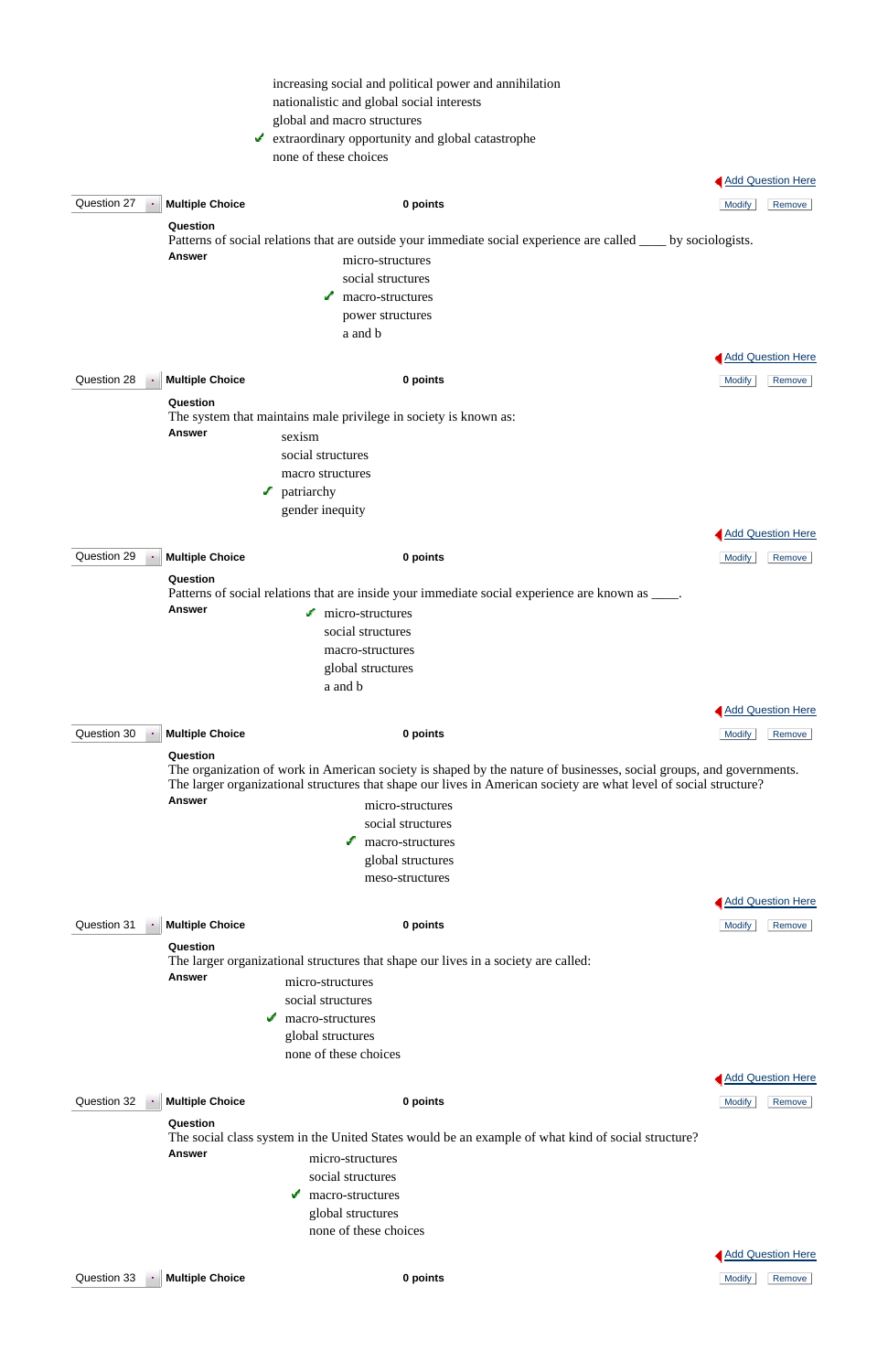#### **Question**

According to the research of Hochschild and Machung, spouses who share domestic responsibilities are \_\_\_\_ to divorce than spouses who do not share domestic responsibilities. **Answer** more more likely

|             | <b>ANSWCI</b>                       | more likely                                                                                                                                                                |                          |
|-------------|-------------------------------------|----------------------------------------------------------------------------------------------------------------------------------------------------------------------------|--------------------------|
|             | V                                   | less likely                                                                                                                                                                |                          |
|             |                                     | no more likely                                                                                                                                                             |                          |
|             |                                     | trick question; the likelihood is unknown                                                                                                                                  |                          |
|             |                                     | none of these choices                                                                                                                                                      |                          |
|             |                                     |                                                                                                                                                                            | <b>Add Question Here</b> |
|             |                                     |                                                                                                                                                                            |                          |
| Question 34 | <b>Multiple Choice</b>              | 0 points                                                                                                                                                                   | <b>Modify</b><br>Remove  |
|             | Question                            |                                                                                                                                                                            |                          |
|             |                                     | The international organizations that shape social and individual life are known as what kind of social structure?                                                          |                          |
|             | <b>Answer</b>                       | micro-structures                                                                                                                                                           |                          |
|             |                                     | social structures                                                                                                                                                          |                          |
|             |                                     | macro-structures                                                                                                                                                           |                          |
|             |                                     | global structures<br>سمي                                                                                                                                                   |                          |
|             |                                     | none of these choices                                                                                                                                                      |                          |
|             |                                     |                                                                                                                                                                            |                          |
|             |                                     |                                                                                                                                                                            | <b>Add Question Here</b> |
| Question 35 | <b>Multiple Choice</b><br>$\bullet$ | 0 points                                                                                                                                                                   | <b>Modify</b><br>Remove  |
|             | Question                            |                                                                                                                                                                            |                          |
|             | nations are examples of:            | International organizations, patterns of worldwide travel, the reach of the Internet, and economic activity between                                                        |                          |
|             | <b>Answer</b>                       | micro-structures                                                                                                                                                           |                          |
|             |                                     | social structures                                                                                                                                                          |                          |
|             |                                     |                                                                                                                                                                            |                          |
|             |                                     | macro-structures                                                                                                                                                           |                          |
|             |                                     | $\bullet$ global structures                                                                                                                                                |                          |
|             |                                     | all of these choices                                                                                                                                                       |                          |
|             |                                     |                                                                                                                                                                            | <b>Add Question Here</b> |
| Question 36 | <b>Multiple Choice</b>              | 0 points                                                                                                                                                                   | <b>Modify</b><br>Remove  |
|             |                                     |                                                                                                                                                                            |                          |
|             | Question                            | The view that the social world has become more interconnected and that this high level of connectivity and<br>communication is reflected in social organization describes: |                          |
|             | <b>Answer</b>                       | micro-structures                                                                                                                                                           |                          |
|             |                                     | social structures                                                                                                                                                          |                          |
|             |                                     |                                                                                                                                                                            |                          |
|             |                                     | macro-structures<br>$\mathcal{L}_{\mathcal{L}}$                                                                                                                            |                          |
|             |                                     | global structures                                                                                                                                                          |                          |
|             |                                     | micro-social structures                                                                                                                                                    |                          |
|             |                                     |                                                                                                                                                                            | <b>Add Question Here</b> |
| Question 37 | <b>Multiple Choice</b><br>$\sim$    | 0 points                                                                                                                                                                   | Remove<br>Modify         |
|             |                                     |                                                                                                                                                                            |                          |
|             | Question                            | Foreign aid and charity are _____ in helping to solve the problem of world poverty.                                                                                        |                          |
|             | <b>Answer</b>                       |                                                                                                                                                                            |                          |
|             |                                     | $\mathcal I$ limited                                                                                                                                                       |                          |
|             |                                     | useful                                                                                                                                                                     |                          |
|             |                                     | global structures                                                                                                                                                          |                          |
|             |                                     | helpful                                                                                                                                                                    |                          |
|             |                                     | effective                                                                                                                                                                  |                          |
|             |                                     |                                                                                                                                                                            | <b>Add Question Here</b> |
|             |                                     |                                                                                                                                                                            |                          |

- $\blacktriangleright$  the sociological imagination
	- Durkheim's theory of unity

#### **Question**

The ability to see the connection between personal troubles and social structures is called:

**Answer** social solidarity

deconstruction

deep vision



**Question 39 • Multiple Choice 0 points 0 points 0 points 10 modify** Remove

Add Question Here

#### **Question**

~C. Wright Mills (1959) discusses a "quality of mind" that allows us to understand "what is going on in the world and... what may be happening within" ourselves. Mills calls this view of society and individuals:

Answer social solidarity

the principle of sociation

 $\bullet$  the sociological imagination

dialectical socialism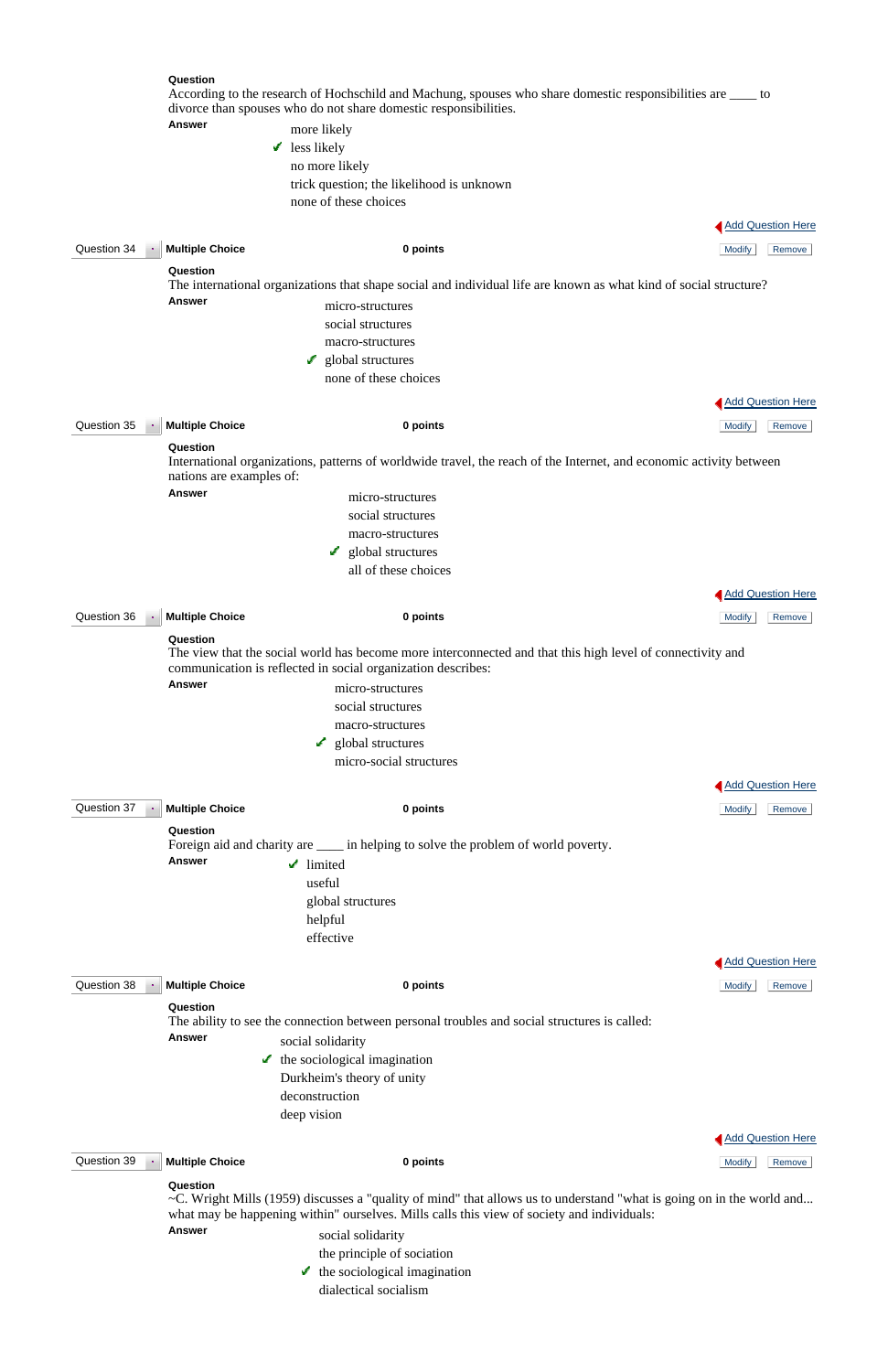#### none of these choices

|             |                             |                                                                                                                                                                                                                                                                                                                                                           |               | <b>Add Question Here</b> |
|-------------|-----------------------------|-----------------------------------------------------------------------------------------------------------------------------------------------------------------------------------------------------------------------------------------------------------------------------------------------------------------------------------------------------------|---------------|--------------------------|
| Question 40 | <b>Multiple Choice</b>      | 0 points                                                                                                                                                                                                                                                                                                                                                  | <b>Modify</b> | Remove                   |
|             | Question                    |                                                                                                                                                                                                                                                                                                                                                           |               |                          |
|             |                             | The idea that the workings of society must be based on evidence rather than speculation or a religious view is the                                                                                                                                                                                                                                        |               |                          |
|             | kernel of:<br><b>Answer</b> |                                                                                                                                                                                                                                                                                                                                                           |               |                          |
|             |                             | the scientific revolution<br><b>A</b>                                                                                                                                                                                                                                                                                                                     |               |                          |
|             |                             | the democratic revolution                                                                                                                                                                                                                                                                                                                                 |               |                          |
|             |                             | the age of enlightenment<br>the industrial revolution                                                                                                                                                                                                                                                                                                     |               |                          |
|             |                             |                                                                                                                                                                                                                                                                                                                                                           |               |                          |
|             |                             | the sociological event                                                                                                                                                                                                                                                                                                                                    |               |                          |
|             |                             |                                                                                                                                                                                                                                                                                                                                                           |               | Add Question Here        |
| Question 41 | <b>Multiple Choice</b>      | 0 points                                                                                                                                                                                                                                                                                                                                                  | <b>Modify</b> | Remove                   |
|             | Question                    |                                                                                                                                                                                                                                                                                                                                                           |               |                          |
|             |                             | Out of which revolution did the idea emerge that people are responsible for organizing society and that human action<br>can solve social problems through their own efforts?                                                                                                                                                                              |               |                          |
|             | <b>Answer</b>               | the scientific revolution                                                                                                                                                                                                                                                                                                                                 |               |                          |
|             |                             | $\cdot$ the democratic revolution                                                                                                                                                                                                                                                                                                                         |               |                          |
|             |                             | the age of enlightenment                                                                                                                                                                                                                                                                                                                                  |               |                          |
|             |                             | the industrial revolution                                                                                                                                                                                                                                                                                                                                 |               |                          |
|             |                             | none of these choices                                                                                                                                                                                                                                                                                                                                     |               |                          |
|             |                             |                                                                                                                                                                                                                                                                                                                                                           |               | <b>Add Question Here</b> |
| Question 42 | <b>Multiple Choice</b>      | 0 points                                                                                                                                                                                                                                                                                                                                                  | <b>Modify</b> | Remove                   |
|             | Question                    |                                                                                                                                                                                                                                                                                                                                                           |               |                          |
|             |                             | Susan believes that she can help solve the problem of homelessness by volunteering at a homeless shelter. This would<br>be an example of the kind of thinking associated with the <u>same</u> revolution.                                                                                                                                                 |               |                          |
|             | <b>Answer</b>               | the scientific revolution                                                                                                                                                                                                                                                                                                                                 |               |                          |
|             |                             | $\bullet$ the democratic revolution                                                                                                                                                                                                                                                                                                                       |               |                          |
|             |                             | the postindustrial revolution                                                                                                                                                                                                                                                                                                                             |               |                          |
|             |                             | the industrial revolution                                                                                                                                                                                                                                                                                                                                 |               |                          |
|             |                             | the sociological evolution                                                                                                                                                                                                                                                                                                                                |               |                          |
|             |                             |                                                                                                                                                                                                                                                                                                                                                           |               | <b>Add Question Here</b> |
|             |                             |                                                                                                                                                                                                                                                                                                                                                           |               |                          |
| Question 43 | <b>Multiple Choice</b>      | 0 points                                                                                                                                                                                                                                                                                                                                                  | <b>Modify</b> | Remove                   |
|             | Question                    | Linda is a sociologist who is studying a community in the American Midwest. She believes she can understand how<br>that community has changed over the last century by examining historical documents and interviewing a representative<br>sample of community members in a systematic fashion. This kind of thinking is associated with ____ revolution. |               |                          |
|             | <b>Answer</b>               | $\bullet$ the scientific revolution                                                                                                                                                                                                                                                                                                                       |               |                          |
|             |                             | the democratic revolution                                                                                                                                                                                                                                                                                                                                 |               |                          |
|             |                             | the postindustrial revolution                                                                                                                                                                                                                                                                                                                             |               |                          |
|             |                             | the industrial revolution                                                                                                                                                                                                                                                                                                                                 |               |                          |
|             |                             | the sociological evolution                                                                                                                                                                                                                                                                                                                                |               |                          |
|             |                             |                                                                                                                                                                                                                                                                                                                                                           |               | <b>Add Question Here</b> |
| Question 44 | <b>Multiple Choice</b>      | 0 points                                                                                                                                                                                                                                                                                                                                                  | <b>Modify</b> | Remove                   |
|             | Question                    |                                                                                                                                                                                                                                                                                                                                                           |               |                          |
|             |                             | The transformation of the economy from agrarian production to manufacturing is known as:                                                                                                                                                                                                                                                                  |               |                          |
|             | <b>Answer</b>               | the scientific revolution                                                                                                                                                                                                                                                                                                                                 |               |                          |

If one tries to observe and measure the physical world based on physical evidence, instead of thinking in a speculative way, they would be thinking in a \_\_\_\_\_ manner.

Answer scientific democratic quantitative sociological subjunctive

the democratic revolution

**Question 45 Multiple Choice 12 <b>C 0 points 12 C 0 points 12 C C C Modify Remove** 

 the age of enlightenment  $\bullet$  the industrial revolution none of these choices

Add Question Here

### **Question**

Add Question Here

Question 46 **Multiple Choice 0 points** Modify Remove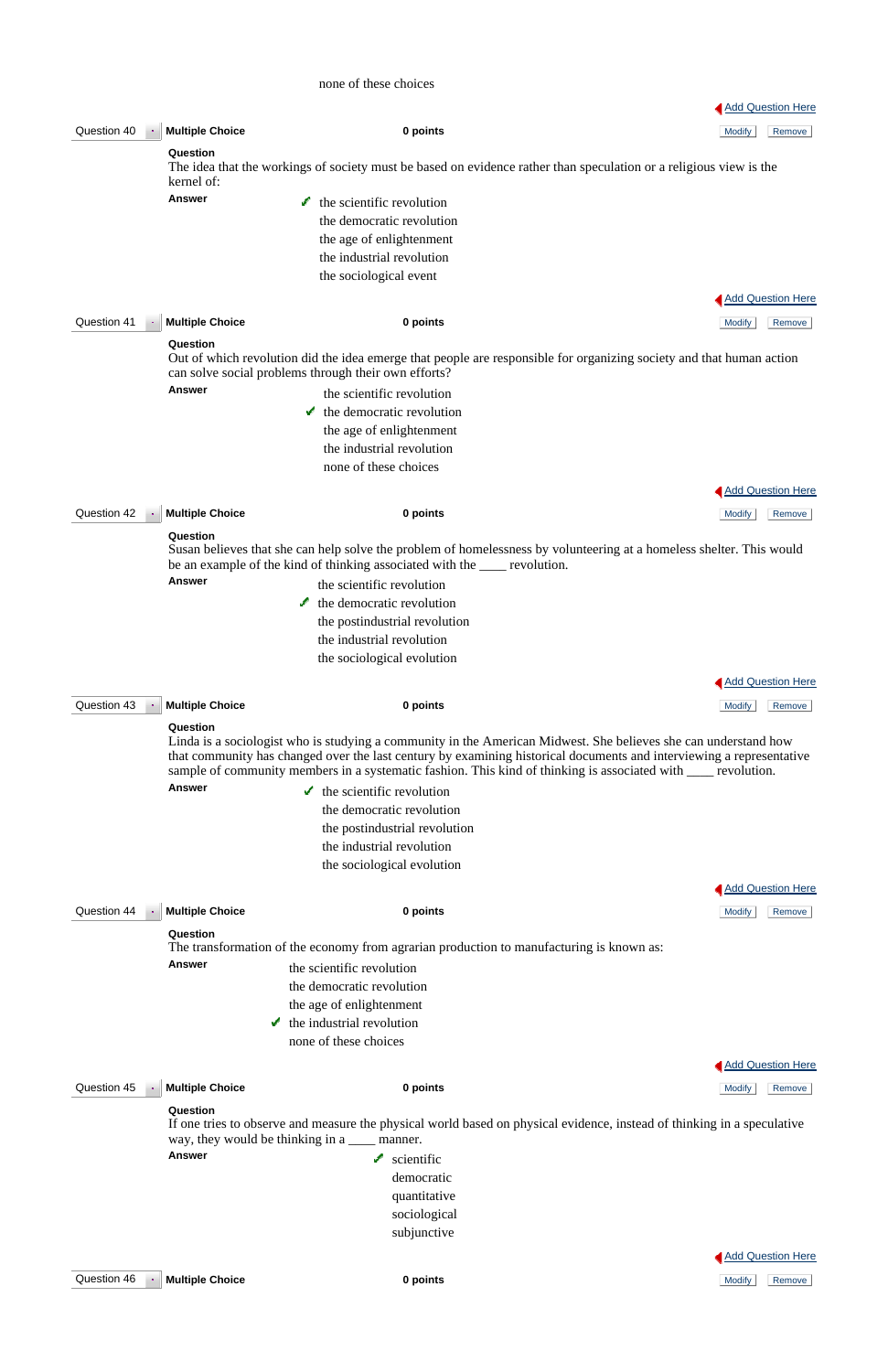|                                  | Question                    | The idea that we should use evidence to support or refute an argument or interpretation is the core of ____.                                                                                                                     |               |                          |
|----------------------------------|-----------------------------|----------------------------------------------------------------------------------------------------------------------------------------------------------------------------------------------------------------------------------|---------------|--------------------------|
|                                  | <b>Answer</b>               | intellectual reason<br>the democratic revolution<br>the scientific method<br>✔                                                                                                                                                   |               |                          |
|                                  |                             | the sociological method<br>journalistic practice                                                                                                                                                                                 |               |                          |
|                                  |                             |                                                                                                                                                                                                                                  |               |                          |
|                                  |                             |                                                                                                                                                                                                                                  |               | <b>Add Question Here</b> |
| Question 47<br>$\sim$            | <b>Multiple Choice</b>      | 0 points                                                                                                                                                                                                                         | <b>Modify</b> | Remove                   |
|                                  | Question<br>foundation for: | The idea that people control society formed the basis of the American and French Revolutions. It also forms part of the                                                                                                          |               |                          |
|                                  | <b>Answer</b>               | $\log$ sociology                                                                                                                                                                                                                 |               |                          |
|                                  |                             | the industrial revolution                                                                                                                                                                                                        |               |                          |
|                                  |                             | all known social life                                                                                                                                                                                                            |               |                          |
|                                  |                             | the communist manifesto                                                                                                                                                                                                          |               |                          |
|                                  |                             | postmodern thought                                                                                                                                                                                                               |               |                          |
|                                  |                             |                                                                                                                                                                                                                                  |               | <b>Add Question Here</b> |
| Question 48<br>$\langle \rangle$ | <b>Multiple Choice</b>      | 0 points                                                                                                                                                                                                                         | <b>Modify</b> | Remove                   |
|                                  | Question                    |                                                                                                                                                                                                                                  |               |                          |
|                                  | <b>Answer</b>               | The thinker who coined the term "sociology" in 1838 was _____.<br>Emile Durkheim                                                                                                                                                 |               |                          |
|                                  |                             | C.W. Mills                                                                                                                                                                                                                       |               |                          |
|                                  |                             | $\blacktriangle$ August Comte                                                                                                                                                                                                    |               |                          |
|                                  |                             | Max Weber                                                                                                                                                                                                                        |               |                          |
|                                  |                             | Harriet Martineau                                                                                                                                                                                                                |               |                          |
|                                  |                             |                                                                                                                                                                                                                                  |               | <b>Add Question Here</b> |
| Question 49                      | <b>Multiple Choice</b>      | 0 points                                                                                                                                                                                                                         | <b>Modify</b> | Remove                   |
|                                  | Question                    |                                                                                                                                                                                                                                  |               |                          |
|                                  |                             | Many of the early figures in sociology dealt with the tension between a scientific method of research and a vision of the<br>ideal society. The ideas created by these early sociologists established both diagnostic tools and: |               |                          |
|                                  | <b>Answer</b>               | psychological understandings of the social world                                                                                                                                                                                 |               |                          |
|                                  | v                           | prescriptions for combating social ills                                                                                                                                                                                          |               |                          |
|                                  |                             | a rejection of science                                                                                                                                                                                                           |               |                          |
|                                  |                             | unqualified support for the traditional order                                                                                                                                                                                    |               |                          |
|                                  |                             | psychoanalytic techniques                                                                                                                                                                                                        |               |                          |
|                                  |                             |                                                                                                                                                                                                                                  |               | <b>Add Question Here</b> |
| Question 50                      | <b>Multiple Choice</b>      | 0 points                                                                                                                                                                                                                         | <b>Modify</b> | Remove                   |
|                                  | Question                    | Tentative explanations for understanding some aspect of social life are known as:                                                                                                                                                |               |                          |
|                                  | <b>Answer</b>               | philosophies                                                                                                                                                                                                                     |               |                          |
|                                  |                             | می<br>theories                                                                                                                                                                                                                   |               |                          |
|                                  |                             | perspectives                                                                                                                                                                                                                     |               |                          |
|                                  |                             | social analysis                                                                                                                                                                                                                  |               |                          |
|                                  |                             | conceptualizations                                                                                                                                                                                                               |               |                          |
|                                  |                             |                                                                                                                                                                                                                                  |               | <b>Add Question Here</b> |
| Question 51                      | <b>Multiple Choice</b>      | 0 points                                                                                                                                                                                                                         | <b>Modify</b> | Remove                   |
|                                  | Question                    |                                                                                                                                                                                                                                  |               |                          |

Durkheim related facts about suicide rates to facts about social solidarity in his research. In doing so, he developed a:



 social organization hypothesis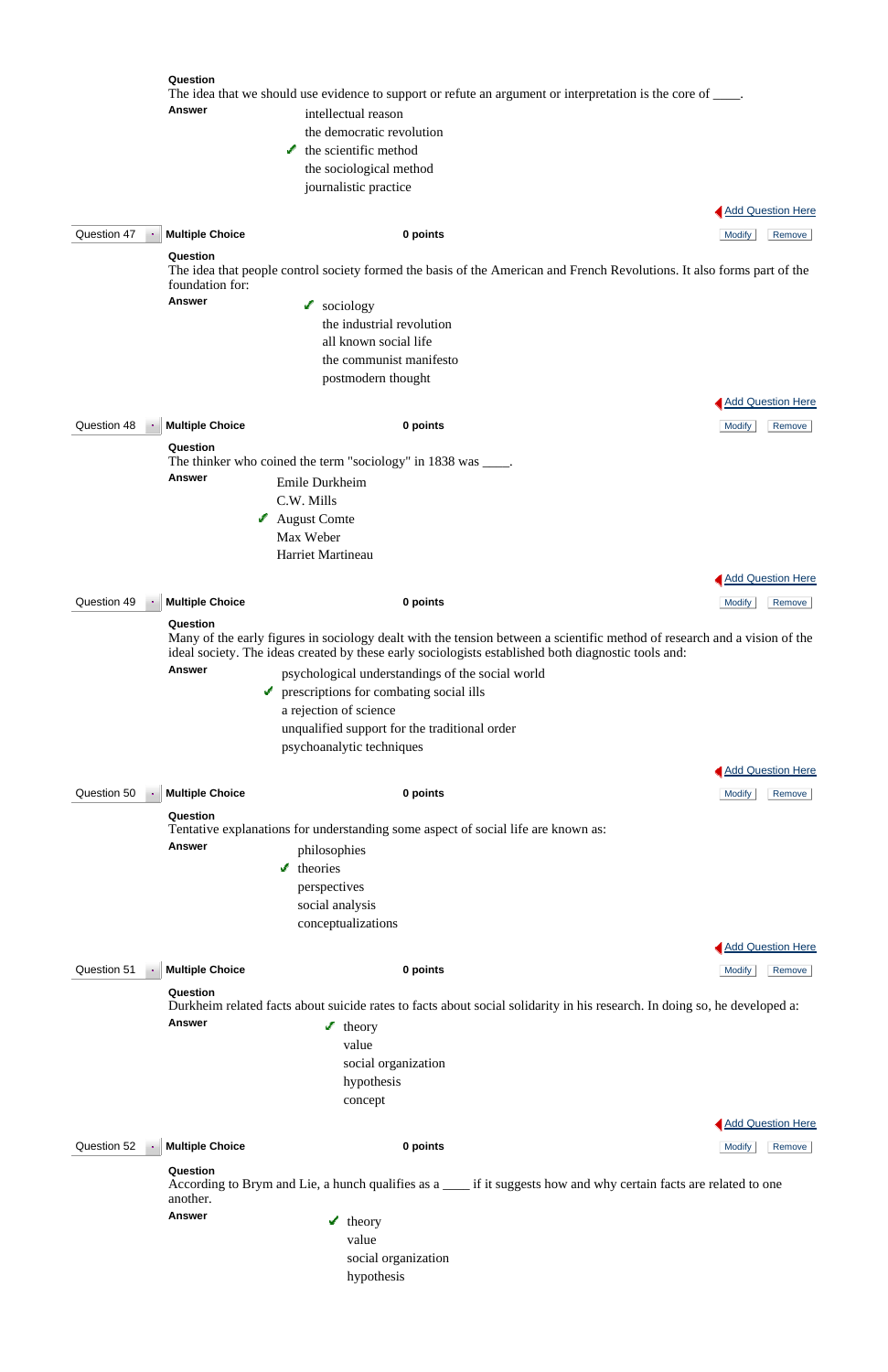# concept

|             |                                 |                                                                                                                                                                                                                                                                                                                                              |               | <b>Add Question Here</b> |
|-------------|---------------------------------|----------------------------------------------------------------------------------------------------------------------------------------------------------------------------------------------------------------------------------------------------------------------------------------------------------------------------------------------|---------------|--------------------------|
| Question 53 | <b>Multiple Choice</b>          | 0 points                                                                                                                                                                                                                                                                                                                                     | <b>Modify</b> | Remove                   |
|             | Question                        |                                                                                                                                                                                                                                                                                                                                              |               |                          |
|             |                                 | The process of carefully observing social reality to gauge the validity of a hypothesis is called:                                                                                                                                                                                                                                           |               |                          |
|             | <b>Answer</b>                   | theory                                                                                                                                                                                                                                                                                                                                       |               |                          |
|             |                                 | value                                                                                                                                                                                                                                                                                                                                        |               |                          |
|             |                                 | مى<br>research                                                                                                                                                                                                                                                                                                                               |               |                          |
|             |                                 | hypothesis                                                                                                                                                                                                                                                                                                                                   |               |                          |
|             |                                 | stigma                                                                                                                                                                                                                                                                                                                                       |               |                          |
|             |                                 |                                                                                                                                                                                                                                                                                                                                              |               | Add Question Here        |
| Question 54 | <b>Multiple Choice</b>          | 0 points                                                                                                                                                                                                                                                                                                                                     | <b>Modify</b> | Remove                   |
|             | Question                        |                                                                                                                                                                                                                                                                                                                                              |               |                          |
|             |                                 | A sociologist who studies labor process wants to study how production changed over time from manufacturing to<br>service and information forms of work. He follows a process of carefully observing various sources of information<br>about present and past work to "test" a theory or assess its validity. This sociologist is engaged in: |               |                          |
|             | <b>Answer</b>                   | making a theory                                                                                                                                                                                                                                                                                                                              |               |                          |
|             |                                 | research<br>s.                                                                                                                                                                                                                                                                                                                               |               |                          |
|             |                                 | using the sociological imagination                                                                                                                                                                                                                                                                                                           |               |                          |
|             |                                 | participant observation                                                                                                                                                                                                                                                                                                                      |               |                          |
|             |                                 | none of these choices                                                                                                                                                                                                                                                                                                                        |               |                          |
|             |                                 |                                                                                                                                                                                                                                                                                                                                              |               | <b>Add Question Here</b> |
| Question 55 | <b>Multiple Choice</b>          | 0 points                                                                                                                                                                                                                                                                                                                                     | <b>Modify</b> | Remove                   |
|             | Question                        |                                                                                                                                                                                                                                                                                                                                              |               |                          |
|             |                                 | According to Karl Marx, the most important social structure in any society is the system of ____.                                                                                                                                                                                                                                            |               |                          |
|             | <b>Answer</b>                   | class relations<br>✔                                                                                                                                                                                                                                                                                                                         |               |                          |
|             |                                 | government                                                                                                                                                                                                                                                                                                                                   |               |                          |
|             |                                 | social institutions                                                                                                                                                                                                                                                                                                                          |               |                          |
|             |                                 | moral order                                                                                                                                                                                                                                                                                                                                  |               |                          |
|             |                                 | authority                                                                                                                                                                                                                                                                                                                                    |               |                          |
|             |                                 |                                                                                                                                                                                                                                                                                                                                              |               | <b>Add Question Here</b> |
|             |                                 |                                                                                                                                                                                                                                                                                                                                              |               |                          |
| Question 56 | <b>Multiple Choice</b>          | 0 points                                                                                                                                                                                                                                                                                                                                     | <b>Modify</b> | Remove                   |
|             | Question<br>of a class society: | According to Karl Marx, the growth of factory work accompanying the industrial revolution contributed to the creation                                                                                                                                                                                                                        |               |                          |
|             | <b>Answer</b>                   | by contributing to the rapid growth of cities, with their large population of aristocrats                                                                                                                                                                                                                                                    |               |                          |
|             |                                 | by creating a microcosm of a class society within the hierarchy of factory management                                                                                                                                                                                                                                                        |               |                          |
|             |                                 | by dividing society into people who owned the factories, and people required to provide cheap labor                                                                                                                                                                                                                                          |               |                          |
|             |                                 | by encouraging the growth of materialism and consumption                                                                                                                                                                                                                                                                                     |               |                          |
|             |                                 | none of these choices                                                                                                                                                                                                                                                                                                                        |               |                          |
|             |                                 |                                                                                                                                                                                                                                                                                                                                              |               | <b>Add Question Here</b> |
| Question 57 | <b>Multiple Choice</b>          | 0 points                                                                                                                                                                                                                                                                                                                                     | Modify        | Remove                   |
|             | Question                        |                                                                                                                                                                                                                                                                                                                                              |               |                          |
|             |                                 | are ideas about what is right and wrong.                                                                                                                                                                                                                                                                                                     |               |                          |
|             | <b>Answer</b><br>norms          |                                                                                                                                                                                                                                                                                                                                              |               |                          |
|             | v.<br>values                    |                                                                                                                                                                                                                                                                                                                                              |               |                          |
|             | theories                        |                                                                                                                                                                                                                                                                                                                                              |               |                          |

**Answer** norms  $\checkmark$  values theories research conceptualizations

research

conceptualizations



Question 58 **Multiple Choice 0 points** Modify Remove

### **Question**

Dr. Jones decides to study the expressions of grief that followed the terrorist attack on the World Trade Center in New York City on September 11, 2001. Dr. Jones decided to do this because he was so moved by the heroic efforts of the rescue workers. Dr. Jones's decision to do this research is based on:

Add Question Here

Question 59 **Multiple Choice 0 points** Modify Remove

**Question**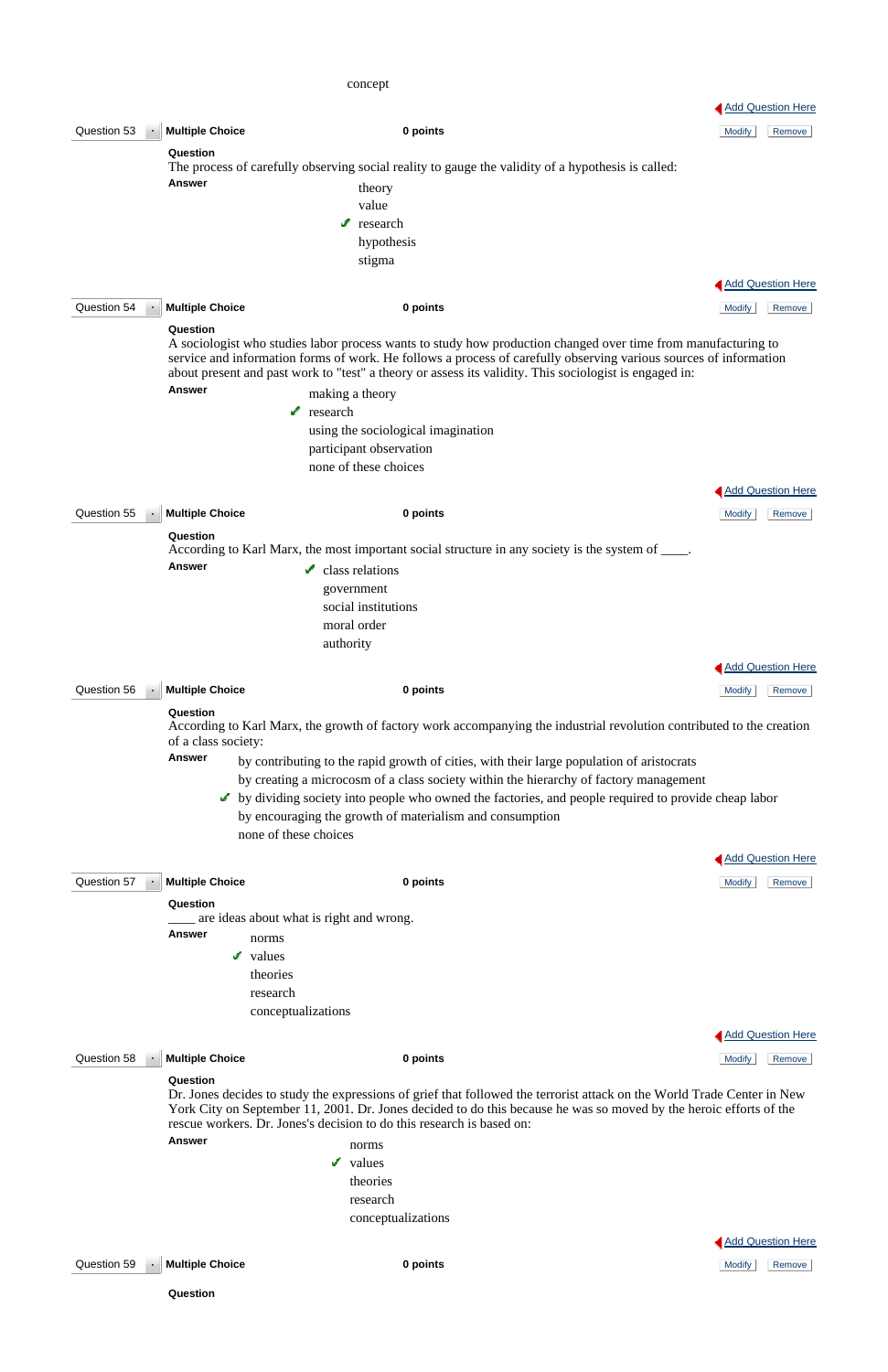|                          |                                        | is a sociological theory that stresses stability of social relations and social organization.                                                                                                                                             |                          |
|--------------------------|----------------------------------------|-------------------------------------------------------------------------------------------------------------------------------------------------------------------------------------------------------------------------------------------|--------------------------|
|                          | <b>Answer</b>                          | $\blacktriangleright$ functionalism                                                                                                                                                                                                       |                          |
|                          |                                        | conflict theory                                                                                                                                                                                                                           |                          |
|                          |                                        | symbolic interactionism                                                                                                                                                                                                                   |                          |
|                          |                                        | feminism                                                                                                                                                                                                                                  |                          |
|                          |                                        | none of these choices                                                                                                                                                                                                                     |                          |
|                          |                                        |                                                                                                                                                                                                                                           | <b>Add Question Here</b> |
| Question 60              | <b>Multiple Choice</b>                 | 0 points                                                                                                                                                                                                                                  | <b>Modify</b><br>Remove  |
|                          | Question                               |                                                                                                                                                                                                                                           |                          |
|                          |                                        | The theory that emphasizes the importance of purposeful shared values in shaping human behavior is:                                                                                                                                       |                          |
|                          | <b>Answer</b>                          | $\blacktriangleright$ functionalism                                                                                                                                                                                                       |                          |
|                          |                                        | conflict theory                                                                                                                                                                                                                           |                          |
|                          |                                        | symbolic interactionism                                                                                                                                                                                                                   |                          |
|                          |                                        | feminism                                                                                                                                                                                                                                  |                          |
|                          |                                        | dramaturgical sociology                                                                                                                                                                                                                   |                          |
|                          |                                        |                                                                                                                                                                                                                                           | <b>Add Question Here</b> |
| Question 61<br>$\bullet$ | <b>Multiple Choice</b>                 | 0 points                                                                                                                                                                                                                                  | <b>Modify</b><br>Remove  |
|                          | Question<br>research is an example of: | Dr. Chandra studies how communities reestablish normalcy after a natural disaster, like a hurricane. Her efforts are<br>focused on how social associations are re-created and maintained, thus providing stability for the community. Her |                          |
|                          | <b>Answer</b>                          | functionalism                                                                                                                                                                                                                             |                          |
|                          |                                        | conflict theory                                                                                                                                                                                                                           |                          |
|                          |                                        | symbolic interactionism                                                                                                                                                                                                                   |                          |
|                          |                                        | feminism                                                                                                                                                                                                                                  |                          |
|                          |                                        | dramaturgical sociology                                                                                                                                                                                                                   |                          |
|                          |                                        |                                                                                                                                                                                                                                           | <b>Add Question Here</b> |
| Question 62              | <b>Multiple Choice</b>                 | 0 points                                                                                                                                                                                                                                  | <b>Modify</b><br>Remove  |
|                          | Question                               | Dr. Guttierez notes that individual members of a football team strive to win not for personal glory but for the benefit<br>and advantage of the whole team. His perspective is most consistent with which of the following?               |                          |
|                          | <b>Answer</b>                          | $\blacktriangleright$ functionalism                                                                                                                                                                                                       |                          |
|                          |                                        | conflict theory                                                                                                                                                                                                                           |                          |
|                          |                                        | symbolic interactionism                                                                                                                                                                                                                   |                          |
|                          |                                        | feminism                                                                                                                                                                                                                                  |                          |
|                          |                                        | dramaturgical sociology                                                                                                                                                                                                                   |                          |
|                          |                                        |                                                                                                                                                                                                                                           | <b>Add Question Here</b> |
| Question 63              | <b>Multiple Choice</b>                 | 0 points                                                                                                                                                                                                                                  | <b>Modify</b><br>Remove  |
|                          | Question                               | Emile Durkheim's theory of suicide is an example of what sociologists now call:                                                                                                                                                           |                          |
|                          | Answer                                 | $\blacktriangleright$ functionalism                                                                                                                                                                                                       |                          |
|                          |                                        | conflict theory                                                                                                                                                                                                                           |                          |
|                          |                                        | symbolic interactionism                                                                                                                                                                                                                   |                          |
|                          |                                        | feminism                                                                                                                                                                                                                                  |                          |
|                          |                                        | dramaturgical sociology                                                                                                                                                                                                                   |                          |
|                          |                                        |                                                                                                                                                                                                                                           | Add Question Here        |
|                          |                                        |                                                                                                                                                                                                                                           |                          |
| Question 64              | <b>Multiple Choice</b>                 | 0 points                                                                                                                                                                                                                                  | <b>Modify</b><br>Remove  |
|                          | Question                               |                                                                                                                                                                                                                                           |                          |

The sociologist best known for identifying how various institutions must work to ensure the smooth operation of society as a whole is  $\_\_\_\$ .

\_\_\_\_ is the American sociologist known as the foremost proponent of functionalism:

|                                         | <b>Answer</b>          | Emile Durkheim  |                          |
|-----------------------------------------|------------------------|-----------------|--------------------------|
|                                         |                        | C.W. Mills      |                          |
|                                         |                        | Karl Marx       |                          |
|                                         |                        | Talcott Parsons |                          |
|                                         |                        | Max Weber       |                          |
|                                         |                        |                 | <b>Add Question Here</b> |
| Question 65<br>$\overline{\phantom{a}}$ | <b>Multiple Choice</b> | 0 points        | <b>Modify</b><br>Remove  |
|                                         | Question               |                 |                          |

**Answer** Emile Durkheim C.W. Mills Karl Marx Talcott Parsons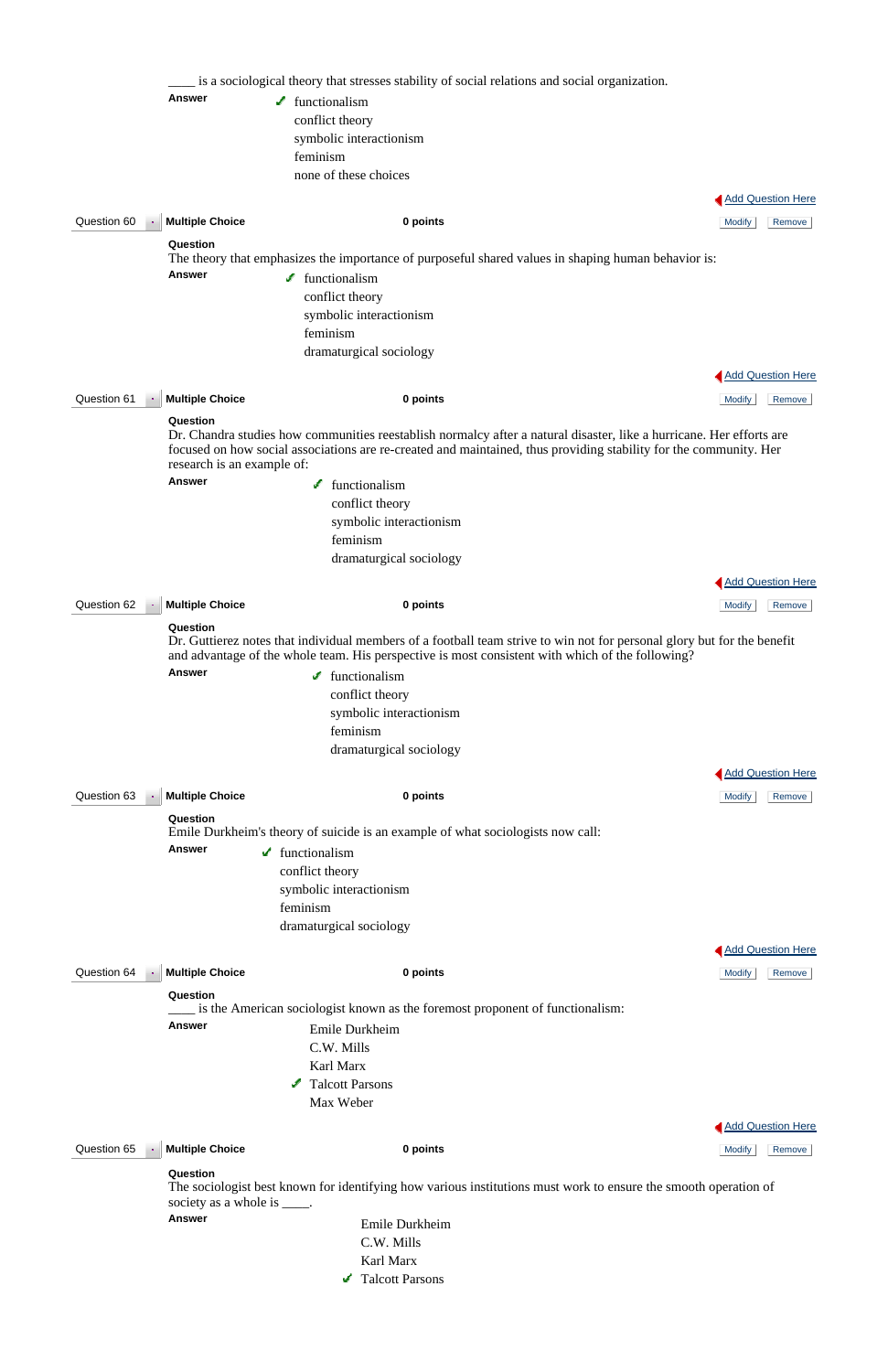### Max Weber

|             |                        |                                                                                                                                                                                                                                                                                                                                                                      |               | <b>Add Question Here</b> |
|-------------|------------------------|----------------------------------------------------------------------------------------------------------------------------------------------------------------------------------------------------------------------------------------------------------------------------------------------------------------------------------------------------------------------|---------------|--------------------------|
| Question 66 | <b>Multiple Choice</b> | 0 points                                                                                                                                                                                                                                                                                                                                                             | <b>Modify</b> | Remove                   |
|             | Question               |                                                                                                                                                                                                                                                                                                                                                                      |               |                          |
|             |                        | maintained that social structures may have different consequences for different groups of people.                                                                                                                                                                                                                                                                    |               |                          |
|             | <b>Answer</b>          | Emile Durkheim                                                                                                                                                                                                                                                                                                                                                       |               |                          |
|             |                        | $\triangle$ Robert Merton                                                                                                                                                                                                                                                                                                                                            |               |                          |
|             |                        | Karl Marx                                                                                                                                                                                                                                                                                                                                                            |               |                          |
|             |                        | <b>Talcott Parsons</b>                                                                                                                                                                                                                                                                                                                                               |               |                          |
|             |                        | Max Weber                                                                                                                                                                                                                                                                                                                                                            |               |                          |
|             |                        |                                                                                                                                                                                                                                                                                                                                                                      |               | Add Question Here        |
| Question 67 | <b>Multiple Choice</b> | 0 points                                                                                                                                                                                                                                                                                                                                                             | <b>Modify</b> | Remove                   |
|             | Question               |                                                                                                                                                                                                                                                                                                                                                                      |               |                          |
|             |                        | The national effort known as the "war on drugs" had the unintended consequences of increasing the profitability of the<br>illegal drug trade. According to Robert Merton, this is an example of $a(n)$ ____.                                                                                                                                                         |               |                          |
|             | <b>Answer</b>          | dysfunction                                                                                                                                                                                                                                                                                                                                                          |               |                          |
|             |                        | manifest function                                                                                                                                                                                                                                                                                                                                                    |               |                          |
|             |                        | latent function                                                                                                                                                                                                                                                                                                                                                      |               |                          |
|             |                        | functional dysfunction                                                                                                                                                                                                                                                                                                                                               |               |                          |
|             |                        | universal function                                                                                                                                                                                                                                                                                                                                                   |               |                          |
|             |                        |                                                                                                                                                                                                                                                                                                                                                                      |               | <b>Add Question Here</b> |
| Question 68 | <b>Multiple Choice</b> | 0 points                                                                                                                                                                                                                                                                                                                                                             | <b>Modify</b> | Remove                   |
|             | Question               |                                                                                                                                                                                                                                                                                                                                                                      |               |                          |
|             |                        | Schools transmit skills, information, and build knowledge. This is an example of $a(n)$ ____.                                                                                                                                                                                                                                                                        |               |                          |
|             | <b>Answer</b>          | dysfunction                                                                                                                                                                                                                                                                                                                                                          |               |                          |
|             |                        | manifest function                                                                                                                                                                                                                                                                                                                                                    |               |                          |
|             |                        | latent function                                                                                                                                                                                                                                                                                                                                                      |               |                          |
|             |                        | functional dysfunction                                                                                                                                                                                                                                                                                                                                               |               |                          |
|             |                        | universal function                                                                                                                                                                                                                                                                                                                                                   |               |                          |
|             |                        |                                                                                                                                                                                                                                                                                                                                                                      |               | <b>Add Question Here</b> |
| Question 69 | <b>Multiple Choice</b> | 0 points                                                                                                                                                                                                                                                                                                                                                             | <b>Modify</b> | Remove                   |
|             | Question               |                                                                                                                                                                                                                                                                                                                                                                      |               |                          |
|             |                        | While in school William learned how to read. This is an example of an intended function also known as a ____.                                                                                                                                                                                                                                                        |               |                          |
|             | <b>Answer</b>          | dysfunction                                                                                                                                                                                                                                                                                                                                                          |               |                          |
|             |                        | manifest function                                                                                                                                                                                                                                                                                                                                                    |               |                          |
|             |                        | latent function                                                                                                                                                                                                                                                                                                                                                      |               |                          |
|             |                        | functional function                                                                                                                                                                                                                                                                                                                                                  |               |                          |
|             |                        | universal function                                                                                                                                                                                                                                                                                                                                                   |               |                          |
|             |                        |                                                                                                                                                                                                                                                                                                                                                                      |               | Add Question Here        |
| Question 70 | <b>Multiple Choice</b> | 0 points                                                                                                                                                                                                                                                                                                                                                             | <b>Modify</b> | Remove                   |
|             | Question               | Robert Merton's criticism of Talcott Parsons' work was primarily focused on the notion that different social structures<br>may have different consequences for different groups of people. According to Merton, some of the consequences of<br>social organization may hold negative consequences for some people. Merton called this property of social structures: |               |                          |
|             | <b>Answer</b>          | $\blacktriangle$ dysfunctional                                                                                                                                                                                                                                                                                                                                       |               |                          |
|             |                        | manifestly functional                                                                                                                                                                                                                                                                                                                                                |               |                          |
|             |                        | latently function                                                                                                                                                                                                                                                                                                                                                    |               |                          |

functionally dysfunctional

### universally functional

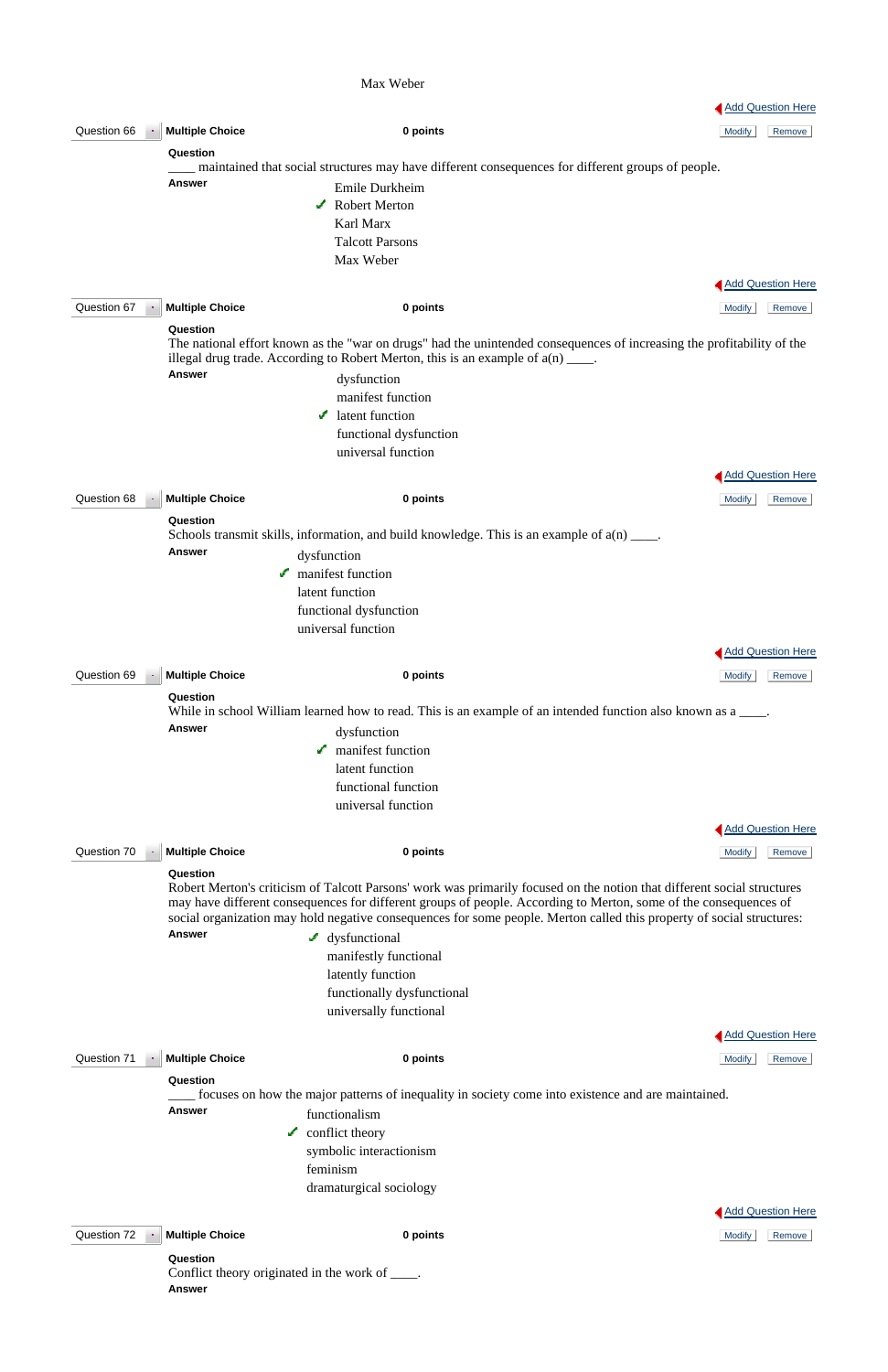|             |                           | <b>Talcott Parsons</b>                                                                                                                                                               |                          |
|-------------|---------------------------|--------------------------------------------------------------------------------------------------------------------------------------------------------------------------------------|--------------------------|
|             |                           | <b>Robert Merton</b>                                                                                                                                                                 |                          |
|             |                           | Emile Durkheim                                                                                                                                                                       |                          |
|             |                           | $\mathcal{N}$ Karl Marx                                                                                                                                                              |                          |
|             |                           | Carl Jung                                                                                                                                                                            |                          |
|             |                           |                                                                                                                                                                                      |                          |
|             |                           |                                                                                                                                                                                      | Add Question Here        |
| Question 73 | <b>Multiple Choice</b>    | 0 points                                                                                                                                                                             | <b>Modify</b><br>Remove  |
|             | Question<br><b>Answer</b> | The theoretical perspective that suggests ways of eliminating privilege to lower tension and competition in society and<br>increase the benefits for all is called:<br>functionalism |                          |
|             |                           | $\sqrt{\ }$ conflict theory                                                                                                                                                          |                          |
|             |                           | symbolic interactionism                                                                                                                                                              |                          |
|             |                           | feminism                                                                                                                                                                             |                          |
|             |                           | dramaturgical sociology                                                                                                                                                              |                          |
|             |                           |                                                                                                                                                                                      |                          |
|             |                           |                                                                                                                                                                                      | <b>Add Question Here</b> |
| Question 74 | <b>Multiple Choice</b>    | 0 points                                                                                                                                                                             | <b>Modify</b><br>Remove  |
|             | Question<br><b>Answer</b> | Conflict derived from privilege and inequality is at the heart of which theoretical perspective?                                                                                     |                          |
|             |                           | functionalism                                                                                                                                                                        |                          |
|             |                           | conflict theory<br>J.                                                                                                                                                                |                          |
|             |                           | symbolic interactionism                                                                                                                                                              |                          |
|             |                           | feminism                                                                                                                                                                             |                          |
|             |                           | dramaturgical sociology                                                                                                                                                              |                          |
|             |                           |                                                                                                                                                                                      | <b>Add Question Here</b> |
| Question 75 | <b>Multiple Choice</b>    | 0 points                                                                                                                                                                             | <b>Modify</b><br>Remove  |
|             | Question<br>owning class. | According to ____, the dominant force in society is the contradiction between the poor working class and the wealthy                                                                 |                          |
|             | <b>Answer</b>             | <b>Talcott Parsons</b>                                                                                                                                                               |                          |
|             |                           | <b>Robert Merton</b>                                                                                                                                                                 |                          |
|             |                           | Emile Durkheim                                                                                                                                                                       |                          |
|             |                           | $\mathcal X$ Karl Marx                                                                                                                                                               |                          |
|             |                           | Max Weber                                                                                                                                                                            |                          |
|             |                           |                                                                                                                                                                                      | <b>Add Question Here</b> |
| Question 76 | <b>Multiple Choice</b>    | 0 points                                                                                                                                                                             | Remove<br><b>Modify</b>  |
|             |                           |                                                                                                                                                                                      |                          |
|             | Question<br><b>Answer</b> | According to Marx, the growth of _____ encourages the creation and proliferation of trade unions and labor parties.<br>class conflict                                                |                          |
|             |                           | class consciousness<br>می                                                                                                                                                            |                          |
|             |                           | class society                                                                                                                                                                        |                          |
|             |                           | social status                                                                                                                                                                        |                          |
|             |                           | the corporation                                                                                                                                                                      |                          |
|             |                           |                                                                                                                                                                                      |                          |
|             |                           |                                                                                                                                                                                      | <b>Add Question Here</b> |
| Question 77 | <b>Multiple Choice</b>    | 0 points                                                                                                                                                                             | <b>Modify</b><br>Remove  |
|             | Question                  |                                                                                                                                                                                      |                          |
|             | <b>Answer</b>             | noted the rapid growth of the service sector of the economy.<br>Karl Marx                                                                                                            |                          |

Emile Durkheim

Max Weber

George Herbert Mead

Talcott Parsons

**Question 78 • Multiple Choice 0 points 0 points 0 points 10 and 10 and 10 and 10 and 10 and 10 and 10 and 10 and 10 and 10 and 10 and 10 and 10 and 10 and 10 and 10 and 10 and 10 and 10 and 10 and 10 and 10 and 10** 



### **Question**

According to Max Weber, the growth of this part of the economy stabilized society because people who work in it enjoy higher status and income than manual workers.

**Answer** manufacturing sector service sector secondary sector primary sector

factory owners

**Add Question Here**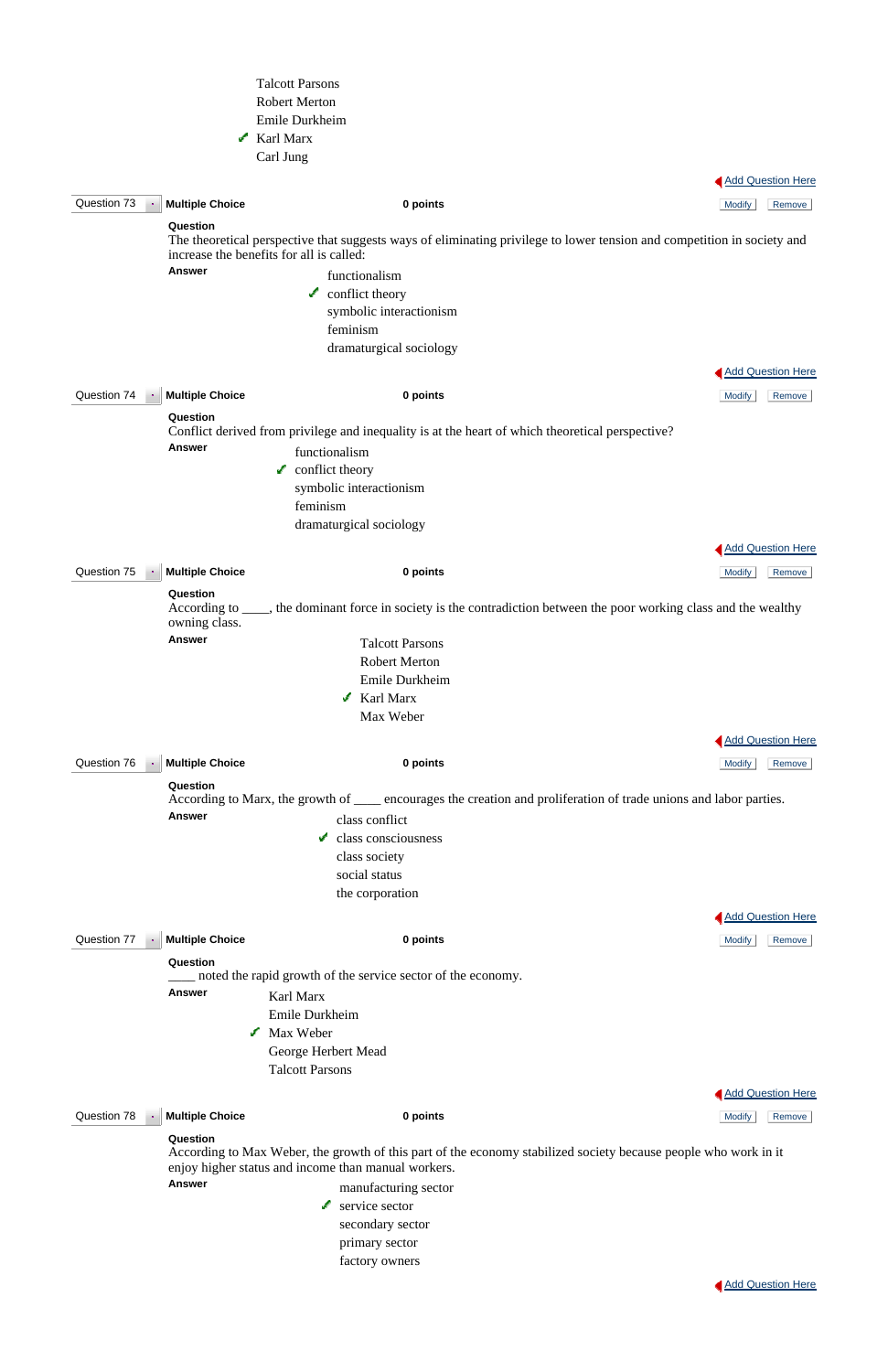| Question 79 | <b>Multiple Choice</b>             | 0 points                                                                                                                                                                                                                                                                                                                                                                                                                                       | <b>Modify</b> | Remove                             |
|-------------|------------------------------------|------------------------------------------------------------------------------------------------------------------------------------------------------------------------------------------------------------------------------------------------------------------------------------------------------------------------------------------------------------------------------------------------------------------------------------------------|---------------|------------------------------------|
|             | Question                           | Max Weber conducted his research in the generation immediately following Karl Marx. While Weber was strongly<br>influenced by Marx, he was critical of Marx's conclusions. One of Weber's criticisms of Marx was:                                                                                                                                                                                                                              |               |                                    |
|             | <b>Answer</b>                      | $\checkmark$ class conflict is not the only driving force of history<br>the working classes were more revolutionary than Marx predicted<br>ideas are less influential than Marx thought<br>manufacturing economies became more personal and flexible over time<br>the revolution would have to be televised                                                                                                                                    |               |                                    |
|             |                                    |                                                                                                                                                                                                                                                                                                                                                                                                                                                |               | <b>Add Question Here</b>           |
| Question 80 | <b>Multiple Choice</b>             | 0 points                                                                                                                                                                                                                                                                                                                                                                                                                                       | <b>Modify</b> | Remove                             |
|             | Question<br><b>Answer</b>          | The first African-American to receive a Ph.D. from Harvard was sociologist:<br><b>Cornel West</b><br>W.E.B. Du Bois<br><b>Marcus Garvey</b><br><b>Kwame Anthony Appiah</b><br>C. W. Mills                                                                                                                                                                                                                                                      |               |                                    |
|             |                                    |                                                                                                                                                                                                                                                                                                                                                                                                                                                |               | <b>Add Question Here</b>           |
| Question 81 | <b>Multiple Choice</b><br>Question | 0 points                                                                                                                                                                                                                                                                                                                                                                                                                                       | <b>Modify</b> | Remove                             |
|             |                                    | The first major sociological research project on African-American communities in the United States, The Philadelphia<br>Negro, concluded that the supposed "natural" inferiority of African-Americans was actually a result of:                                                                                                                                                                                                                |               |                                    |
|             | <b>Answer</b>                      | $\blacktriangleright$ white prejudice<br>class inequality<br>historical change<br>redlining<br>self esteem                                                                                                                                                                                                                                                                                                                                     |               |                                    |
|             |                                    |                                                                                                                                                                                                                                                                                                                                                                                                                                                |               | <b>Add Question Here</b>           |
| Question 82 | <b>Multiple Choice</b>             | 0 points                                                                                                                                                                                                                                                                                                                                                                                                                                       | <b>Modify</b> | Remove                             |
|             | Question<br><b>Answer</b>          | W.E.B. Du Bois believed that the elimination of white prejudice would reduce racial conflict and create more equality<br>between blacks and whites. In order to advance his interest in creating racial equality, Du Bois:<br>wrote the Communist Manifesto<br>relocated to Liberia<br>Co-founded the National Association for the Advancement of Colored People (NAACP)<br>abandoned the study of race relations<br>advocated a gold standard |               |                                    |
| Question 83 | <b>Multiple Choice</b>             | 0 points                                                                                                                                                                                                                                                                                                                                                                                                                                       | <b>Modify</b> | <b>Add Question Here</b><br>Remove |
|             | Question<br><b>Answer</b>          | The main point of Max Weber's study of Protestantism and the development of capitalism was that:<br>ideas do not influence the development of capitalism<br>the only consequence of the Protestant work ethic was the enrichment of Protestants<br>religion slows the development of capitalism<br>capitalism developed where the Protestant ethic took a strong hold in the area<br>none of these choices                                     |               |                                    |
|             |                                    |                                                                                                                                                                                                                                                                                                                                                                                                                                                |               | <b>Add Question Here</b>           |

Answer functionalism conflict theory

 $\bullet$  symbolic interactionism

# **Question**

The view that people attach subjective meanings to their actions is a hallmark of which theory?

feminism

historical sociology

**Question 85 Multiple Choice 0 points 0 points 1 Modify** Remove

Add Question Here

### **Question**

Which sociologist was most concerned with the study of how individual identity is formed in the course of interacting with other people?

Answer Karl Marx

Emile Durkheim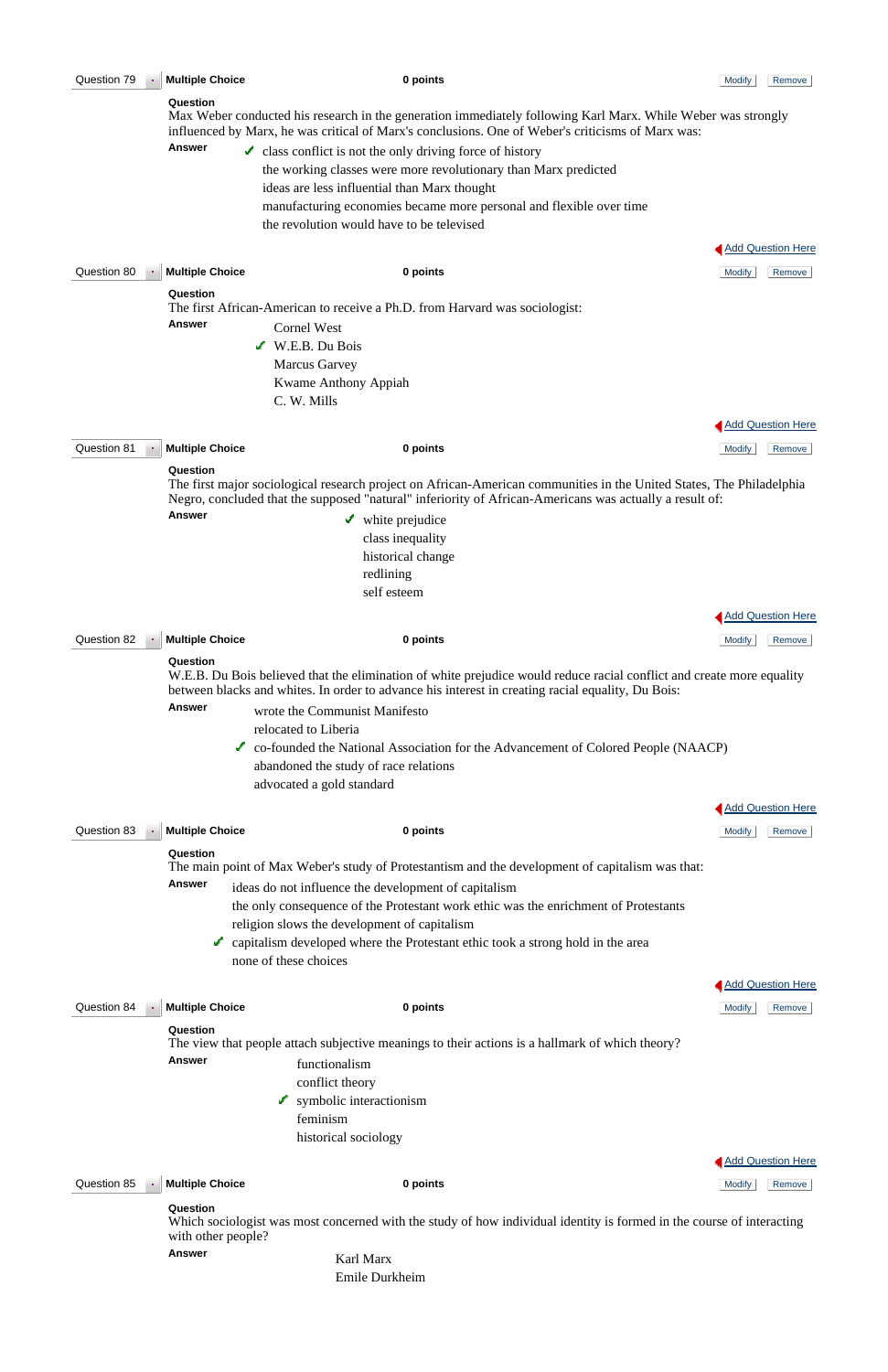|             |                                  | Max Weber                                                                                                                                                                                                                                 |                          |
|-------------|----------------------------------|-------------------------------------------------------------------------------------------------------------------------------------------------------------------------------------------------------------------------------------------|--------------------------|
|             |                                  | George Herbert Mead                                                                                                                                                                                                                       |                          |
|             |                                  | <b>Talcott Parsons</b>                                                                                                                                                                                                                    |                          |
|             |                                  |                                                                                                                                                                                                                                           | Add Question Here        |
| Question 86 | <b>Multiple Choice</b>           | 0 points                                                                                                                                                                                                                                  | <b>Modify</b><br>Remove  |
|             | Question                         |                                                                                                                                                                                                                                           |                          |
|             | problem?                         | One of the most powerful criticisms of both functionalism and conflict theory is that two people with similar group<br>memberships may react differently to similar social circumstances. Which theoretical perspective investigates this |                          |
|             | <b>Answer</b>                    | functionalism                                                                                                                                                                                                                             |                          |
|             |                                  | conflict theory                                                                                                                                                                                                                           |                          |
|             |                                  | $\triangleright$ symbolic interactionism                                                                                                                                                                                                  |                          |
|             |                                  | feminism                                                                                                                                                                                                                                  |                          |
|             |                                  | dramaturgical sociology                                                                                                                                                                                                                   |                          |
|             |                                  |                                                                                                                                                                                                                                           | <b>Add Question Here</b> |
| Question 87 | <b>Multiple Choice</b>           | 0 points                                                                                                                                                                                                                                  | <b>Modify</b><br>Remove  |
|             | Question                         |                                                                                                                                                                                                                                           |                          |
|             | victim?                          | When examining a suicide, which theoretical approach will be concerned with determining the state of mind of the                                                                                                                          |                          |
|             | <b>Answer</b>                    | functionalism                                                                                                                                                                                                                             |                          |
|             |                                  | conflict theory                                                                                                                                                                                                                           |                          |
|             |                                  | symbolic interactionism<br>فالمحمد                                                                                                                                                                                                        |                          |
|             |                                  | feminism                                                                                                                                                                                                                                  |                          |
|             |                                  | historical sociology                                                                                                                                                                                                                      |                          |
|             |                                  |                                                                                                                                                                                                                                           | <b>Add Question Here</b> |
| Question 88 |                                  |                                                                                                                                                                                                                                           |                          |
|             | <b>Multiple Choice</b><br>$\sim$ | 0 points                                                                                                                                                                                                                                  | <b>Modify</b><br>Remove  |
|             | Question                         |                                                                                                                                                                                                                                           |                          |
|             |                                  | Few women figured prominently in the official history and development of sociology until recently. Why?                                                                                                                                   |                          |
|             | Answer                           | sexism prevented women from getting a higher education                                                                                                                                                                                    |                          |
|             |                                  | there were no women sociologists until the twentieth century                                                                                                                                                                              |                          |
|             |                                  | male and female scholars regularly collaborated but publications only listed the names of the men                                                                                                                                         |                          |
|             |                                  | female scholars were more interested in other social sciences                                                                                                                                                                             |                          |
|             |                                  | few women wanted advanced degrees                                                                                                                                                                                                         |                          |
|             |                                  |                                                                                                                                                                                                                                           | <b>Add Question Here</b> |
| Question 89 | <b>Multiple Choice</b>           | 0 points                                                                                                                                                                                                                                  | <b>Modify</b><br>Remove  |
|             | Question                         |                                                                                                                                                                                                                                           |                          |
|             |                                  | Which scholar is often called the first woman sociologist?                                                                                                                                                                                |                          |
|             | <b>Answer</b>                    | Marianne Weber                                                                                                                                                                                                                            |                          |
|             | می                               | Harriet Martineau                                                                                                                                                                                                                         |                          |
|             |                                  | Mary Wollstonecraft                                                                                                                                                                                                                       |                          |
|             |                                  | <b>Auguste Comte</b>                                                                                                                                                                                                                      |                          |
|             |                                  | Mary Mills                                                                                                                                                                                                                                |                          |
|             |                                  |                                                                                                                                                                                                                                           | <b>Add Question Here</b> |
| Question 90 | <b>Multiple Choice</b>           | 0 points                                                                                                                                                                                                                                  | <b>Modify</b><br>Remove  |
|             | Question<br>which sociologist?   | One of the first scholars to conduct sociological research that incorporated analyses of race, class, and gender was                                                                                                                      |                          |

- Max Weber
- Harriet Martineau Emile Durkheim Talcott Parsons



Question 91 **Multiple Choice 0 points** Modify Remove

### **Question**

Feminist thinking had little impact on sociology until the mid-1960s. What happened in the 1960s to change this state of affairs?

Answer **the rise of the modern women's movement** 

 the civil rights movement the decline of functionalism the development of new scientific research models the Vietnam War

Add Question Here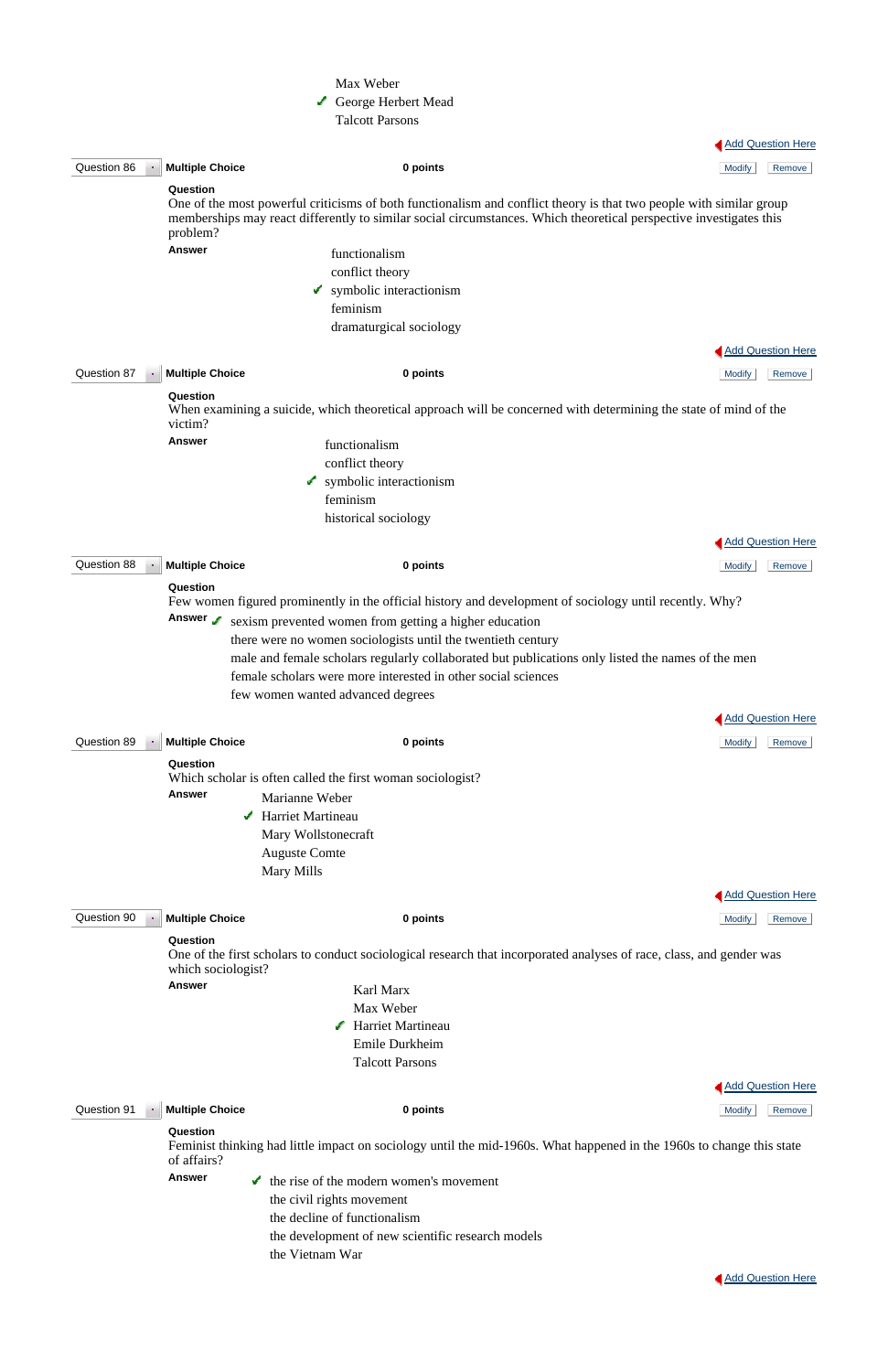| Question 92 |               | <b>Multiple Choice</b>                                                                       | 0 points                                                                                                                               | <b>Modify</b><br>Remove  |
|-------------|---------------|----------------------------------------------------------------------------------------------|----------------------------------------------------------------------------------------------------------------------------------------|--------------------------|
|             |               | Question                                                                                     | Which theoretical approach focuses on the various aspects of male domination in society?                                               |                          |
|             |               | <b>Answer</b><br>functionalism                                                               |                                                                                                                                        |                          |
|             |               | conflict theory                                                                              |                                                                                                                                        |                          |
|             |               | symbolic interactionism<br>feminism<br>v.                                                    |                                                                                                                                        |                          |
|             |               | dramaturgical sociology                                                                      |                                                                                                                                        |                          |
|             |               |                                                                                              |                                                                                                                                        | <b>Add Question Here</b> |
| Question 93 |               | <b>Multiple Choice</b>                                                                       | 0 points                                                                                                                               | <b>Modify</b><br>Remove  |
|             |               | Question<br>The use of male pronouns to refer to men and women illustrates the operation of: |                                                                                                                                        |                          |
|             |               | <b>Answer</b><br>class conflict                                                              |                                                                                                                                        |                          |
|             |               | patriarchy<br>گ                                                                              |                                                                                                                                        |                          |
|             |               | the Protestant ethic<br>social solidarity                                                    |                                                                                                                                        |                          |
|             |               | social status                                                                                |                                                                                                                                        |                          |
|             |               |                                                                                              |                                                                                                                                        | <b>Add Question Here</b> |
| Question 94 |               | <b>Multiple Choice</b>                                                                       | 0 points                                                                                                                               | <b>Modify</b><br>Remove  |
|             |               | Question                                                                                     | Feminist theory maintains that male domination and female subordination in society is determined by:                                   |                          |
|             |               | <b>Answer</b><br>class conflict                                                              |                                                                                                                                        |                          |
|             |               | social solidarity<br>the Protestant ethic                                                    |                                                                                                                                        |                          |
|             |               | patriarchy<br>کی                                                                             |                                                                                                                                        |                          |
|             |               | economics                                                                                    |                                                                                                                                        |                          |
|             |               |                                                                                              |                                                                                                                                        | <b>Add Question Here</b> |
| Question 95 |               | <b>Multiple Choice</b>                                                                       | 0 points                                                                                                                               | <b>Modify</b><br>Remove  |
|             |               | Question                                                                                     | According to feminists, women are subordinate to men in contemporary society because of:                                               |                          |
|             |               | <b>Answer</b><br>biological necessity                                                        |                                                                                                                                        |                          |
|             |               | historical precedent<br>structures of power and social convention<br>v                       |                                                                                                                                        |                          |
|             |               |                                                                                              | the need for stability and consistency in modern society                                                                               |                          |
|             |               | all of these choices                                                                         |                                                                                                                                        |                          |
| Question 96 |               | <b>Multiple Choice</b>                                                                       | 0 points                                                                                                                               | Add Question Here        |
|             |               | Question                                                                                     |                                                                                                                                        | <b>Modify</b><br>Remove  |
|             |               | patterns of gender inequality:                                                               | Much like conflict theory, feminist theory has an activist component. Feminist sociologists believe that existing                      |                          |
|             | <b>Answer</b> | must be opposed through violent struggle                                                     |                                                                                                                                        |                          |
|             |               |                                                                                              | $\triangle$ can and should be changed for the benefit of all members of society<br>must be changed for the benefit of women in society |                          |
|             |               | are inevitable and can only be modestly changed                                              |                                                                                                                                        |                          |
|             |               | can only be changed through peaceful revolution                                              |                                                                                                                                        |                          |
|             |               |                                                                                              |                                                                                                                                        | <b>Add Question Here</b> |
| Question 97 |               | <b>Multiple Choice</b><br>Question                                                           | 0 points                                                                                                                               | <b>Modify</b><br>Remove  |
|             |               | The creation of laws and regulations by organizations and governments is called:             |                                                                                                                                        |                          |
|             |               | <b>Answer</b><br>jurisprudence                                                               |                                                                                                                                        |                          |
|             |               | legislation<br>$\blacktriangleright$ public policy                                           |                                                                                                                                        |                          |
|             |               | lobbying                                                                                     |                                                                                                                                        |                          |
|             |               | think tank                                                                                   |                                                                                                                                        |                          |
| Question 98 |               | <b>Multiple Choice</b>                                                                       | 0 points                                                                                                                               | <b>Add Question Here</b> |
|             |               | Question                                                                                     |                                                                                                                                        | Remove<br><b>Modify</b>  |
|             |               | they received in official aid.                                                               | In 2002, the world's developing countries paid the developed countries nearly _____ times more in interest on loans than               |                          |
|             |               | <b>Answer</b>                                                                                | two                                                                                                                                    |                          |
|             |               |                                                                                              | five<br>seven<br>ے                                                                                                                     |                          |
|             |               |                                                                                              | twelve                                                                                                                                 |                          |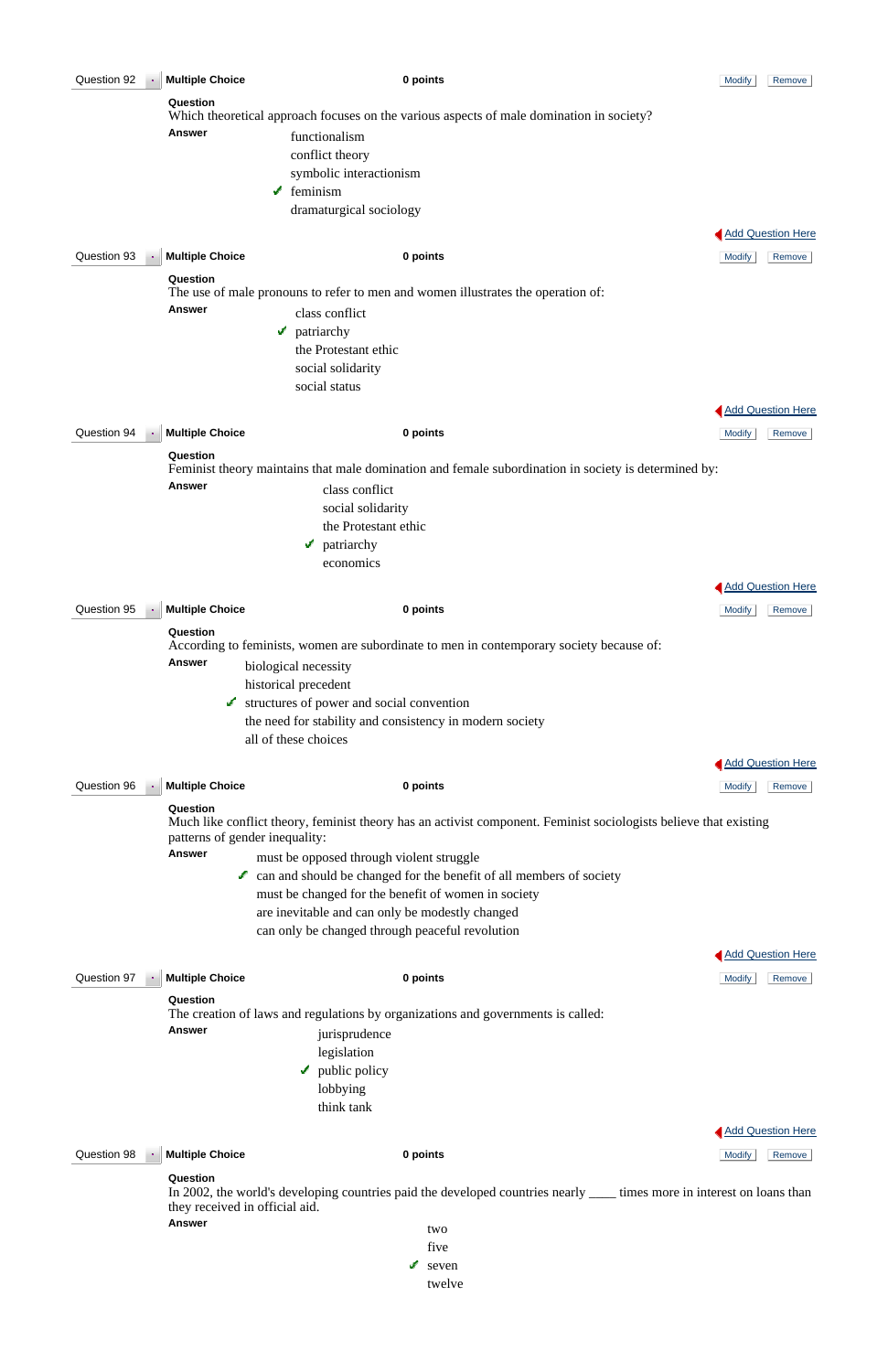nineteen

|                           |                                                                                                                                                         |                                                                                                                                                                                                           | <b>Add Question Here</b> |  |  |  |
|---------------------------|---------------------------------------------------------------------------------------------------------------------------------------------------------|-----------------------------------------------------------------------------------------------------------------------------------------------------------------------------------------------------------|--------------------------|--|--|--|
| Question 99               | <b>Multiple Choice</b>                                                                                                                                  | 0 points                                                                                                                                                                                                  | <b>Modify</b><br>Remove  |  |  |  |
|                           | Question                                                                                                                                                |                                                                                                                                                                                                           |                          |  |  |  |
|                           | <b>Answer</b>                                                                                                                                           | Personal problems are connected to social structures at the:                                                                                                                                              |                          |  |  |  |
|                           |                                                                                                                                                         | peripheral and semiperipheral levels<br>core and semicore levels                                                                                                                                          |                          |  |  |  |
|                           |                                                                                                                                                         | internal and external levels                                                                                                                                                                              |                          |  |  |  |
|                           | v.                                                                                                                                                      | micro, macro, and global levels                                                                                                                                                                           |                          |  |  |  |
|                           |                                                                                                                                                         | qualitative and quantitative levels                                                                                                                                                                       |                          |  |  |  |
|                           |                                                                                                                                                         |                                                                                                                                                                                                           | <b>Add Question Here</b> |  |  |  |
| Question 100 -            | <b>Multiple Choice</b>                                                                                                                                  | 0 points                                                                                                                                                                                                  | <b>Modify</b><br>Remove  |  |  |  |
|                           | Question                                                                                                                                                |                                                                                                                                                                                                           |                          |  |  |  |
|                           |                                                                                                                                                         | Various aspects of society exert powerful influences on our behavior; therefore:                                                                                                                          |                          |  |  |  |
|                           | <b>Answer</b>                                                                                                                                           | we are slaves to the system                                                                                                                                                                               |                          |  |  |  |
|                           |                                                                                                                                                         | we must continually struggle against oppression                                                                                                                                                           |                          |  |  |  |
|                           |                                                                                                                                                         | we are at the mercy of others                                                                                                                                                                             |                          |  |  |  |
|                           |                                                                                                                                                         | our fate is unknown                                                                                                                                                                                       |                          |  |  |  |
|                           |                                                                                                                                                         | $\mathbf{\checkmark}$ we are not perfectly free                                                                                                                                                           |                          |  |  |  |
|                           |                                                                                                                                                         |                                                                                                                                                                                                           | <b>Add Question Here</b> |  |  |  |
| Question 101 -            | <b>True/False</b>                                                                                                                                       | 0 points                                                                                                                                                                                                  | Remove<br><b>Modify</b>  |  |  |  |
|                           | Question                                                                                                                                                |                                                                                                                                                                                                           |                          |  |  |  |
|                           | Sociology is the systematic study of human behavior in social context.                                                                                  |                                                                                                                                                                                                           |                          |  |  |  |
|                           | <b>Answer</b>                                                                                                                                           | $\sqrt{T}$ rue                                                                                                                                                                                            |                          |  |  |  |
|                           |                                                                                                                                                         | False                                                                                                                                                                                                     |                          |  |  |  |
|                           |                                                                                                                                                         |                                                                                                                                                                                                           | <b>Add Question Here</b> |  |  |  |
| Question 102 · True/False |                                                                                                                                                         | 0 points                                                                                                                                                                                                  | Modify Remove            |  |  |  |
|                           | Question                                                                                                                                                |                                                                                                                                                                                                           |                          |  |  |  |
|                           | Emile Durkheim's analysis of suicide demonstrates how the process of taking one's life through violent means is an<br>isolated and individualistic act. |                                                                                                                                                                                                           |                          |  |  |  |
|                           | <b>Answer</b>                                                                                                                                           | True                                                                                                                                                                                                      |                          |  |  |  |
|                           |                                                                                                                                                         | $\sqrt{ }$ False                                                                                                                                                                                          |                          |  |  |  |
|                           |                                                                                                                                                         |                                                                                                                                                                                                           | Add Question Here        |  |  |  |
| Question 103              | <b>True/False</b>                                                                                                                                       | 0 points                                                                                                                                                                                                  | <b>Modify</b><br>Remove  |  |  |  |
|                           | Question                                                                                                                                                |                                                                                                                                                                                                           |                          |  |  |  |
|                           |                                                                                                                                                         | The hometown football team has a tight-knit group of players who care about each other on and off the field. A<br>sociologist would conclude that the team has a high degree of social solidarity.        |                          |  |  |  |
|                           | <b>Answer</b>                                                                                                                                           | $\sqrt{ }$ True                                                                                                                                                                                           |                          |  |  |  |
|                           |                                                                                                                                                         | False                                                                                                                                                                                                     |                          |  |  |  |
|                           |                                                                                                                                                         |                                                                                                                                                                                                           | <b>Add Question Here</b> |  |  |  |
| Question 104              |                                                                                                                                                         |                                                                                                                                                                                                           |                          |  |  |  |
|                           | <b>True/False</b>                                                                                                                                       | 0 points                                                                                                                                                                                                  | Modify<br>Remove         |  |  |  |
|                           | Question                                                                                                                                                | In his research on suicide, Emile Durkheim showed that unmarried adults are half as likely to commit suicide as<br>married adults because there are fewer social regulations limiting their life choices. |                          |  |  |  |
|                           | <b>Answer</b>                                                                                                                                           | True                                                                                                                                                                                                      |                          |  |  |  |
|                           |                                                                                                                                                         | $\blacktriangleright$ False                                                                                                                                                                               |                          |  |  |  |
|                           |                                                                                                                                                         |                                                                                                                                                                                                           | <b>Add Question Here</b> |  |  |  |

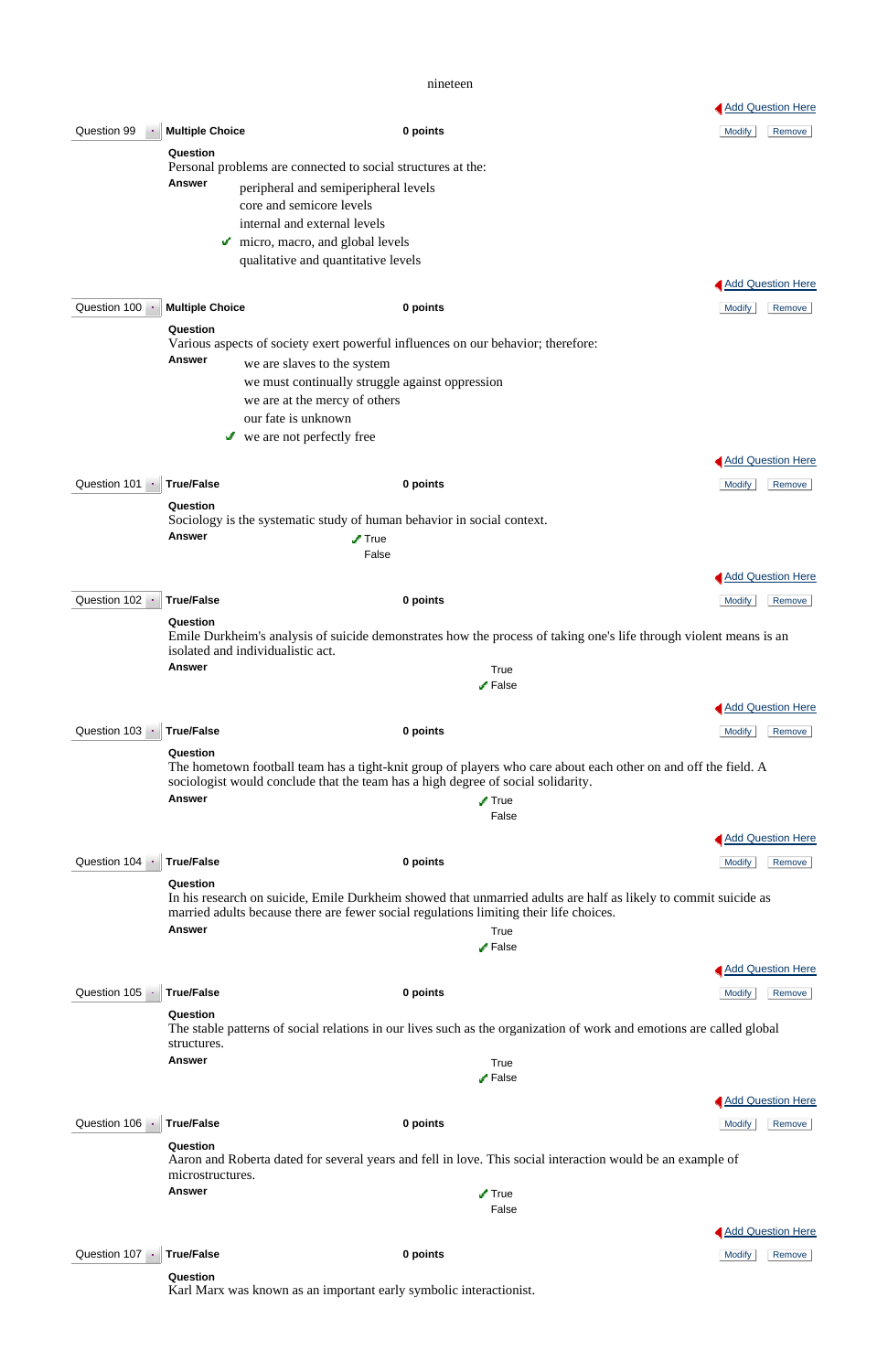|                | <b>Answer</b>                           | True<br>$\sqrt{ }$ False                                                                                                     |                                                                                                                                                                                                                                   |
|----------------|-----------------------------------------|------------------------------------------------------------------------------------------------------------------------------|-----------------------------------------------------------------------------------------------------------------------------------------------------------------------------------------------------------------------------------|
|                |                                         |                                                                                                                              | <b>Add Question Here</b>                                                                                                                                                                                                          |
| Question 108 - | <b>True/False</b>                       | 0 points                                                                                                                     | <b>Modify</b><br>Remove                                                                                                                                                                                                           |
|                | Question<br>possible.                   |                                                                                                                              | If you are looking for a job, the best way to find one is to talk to as many of your close personal friends and relatives as                                                                                                      |
|                | <b>Answer</b>                           | True                                                                                                                         |                                                                                                                                                                                                                                   |
|                |                                         | $\sqrt{\ }$ False                                                                                                            |                                                                                                                                                                                                                                   |
|                |                                         |                                                                                                                              | <b>Add Question Here</b>                                                                                                                                                                                                          |
| Question 109   | <b>True/False</b>                       | 0 points                                                                                                                     | <b>Modify</b><br>Remove                                                                                                                                                                                                           |
|                | Question<br>Patriarchy by sociologists. |                                                                                                                              | Jonathan believes that men are superior to women in every way. This would be an example of unquestioned male<br>domination of women that stems from a system that gives Jonathan advantages and privileges. This system is called |
|                | <b>Answer</b>                           | $\sqrt{ }$ True<br>False                                                                                                     |                                                                                                                                                                                                                                   |
|                |                                         |                                                                                                                              | <b>Add Question Here</b>                                                                                                                                                                                                          |
| Question 110 · | <b>True/False</b>                       | 0 points                                                                                                                     | <b>Modify</b><br>Remove                                                                                                                                                                                                           |
|                | Question                                |                                                                                                                              |                                                                                                                                                                                                                                   |
|                | <b>Answer</b>                           | that is comprised of international organizations, patterns of worldwide travel and communication.<br>True<br>$\sqrt{}$ False | According to Brym and Lie, the third level of social organization is called macrostructures. This is the level of society                                                                                                         |
|                |                                         |                                                                                                                              | <b>Add Question Here</b>                                                                                                                                                                                                          |
| Question 111   | <b>True/False</b>                       | 0 points                                                                                                                     | Modify<br>Remove                                                                                                                                                                                                                  |
|                | Question<br><b>Answer</b>               | public issues related to unemployment) is known as the sociological imagination.<br>$\sqrt{ }$ True<br>False                 | The ability to see the connection between personal troubles and social structures (for example, personal problems and                                                                                                             |
|                |                                         |                                                                                                                              | <b>Add Question Here</b>                                                                                                                                                                                                          |
| Question 112 - | <b>True/False</b>                       | 0 points                                                                                                                     | <b>Modify</b><br>Remove                                                                                                                                                                                                           |
|                | Question<br>revolution.                 |                                                                                                                              | The revolution in social thought that led people to believe that they could control society was known as the scientific                                                                                                           |
|                | <b>Answer</b>                           | True                                                                                                                         |                                                                                                                                                                                                                                   |
|                |                                         | $\sqrt{ }$ False                                                                                                             |                                                                                                                                                                                                                                   |
|                |                                         |                                                                                                                              | <b>Add Question Here</b>                                                                                                                                                                                                          |
| Question 113 - | <b>True/False</b>                       | 0 points                                                                                                                     | <b>Modify</b><br>Remove                                                                                                                                                                                                           |
|                | Question<br><b>Answer</b>               | The social thinker who coined the term sociology in 1838 was Emile Durkheim.<br>True                                         |                                                                                                                                                                                                                                   |
|                |                                         | $\sqrt{\ }$ False                                                                                                            |                                                                                                                                                                                                                                   |
|                |                                         |                                                                                                                              | <b>Add Question Here</b>                                                                                                                                                                                                          |
| Question 114 - | <b>True/False</b>                       | 0 points                                                                                                                     | Remove<br><b>Modify</b>                                                                                                                                                                                                           |
|                | Question<br>development of capitalism.  |                                                                                                                              | In The Protestant Ethic and the Spirit of Capitalism, Max Weber demonstrated that religious ideas could support the                                                                                                               |

**Answer** True

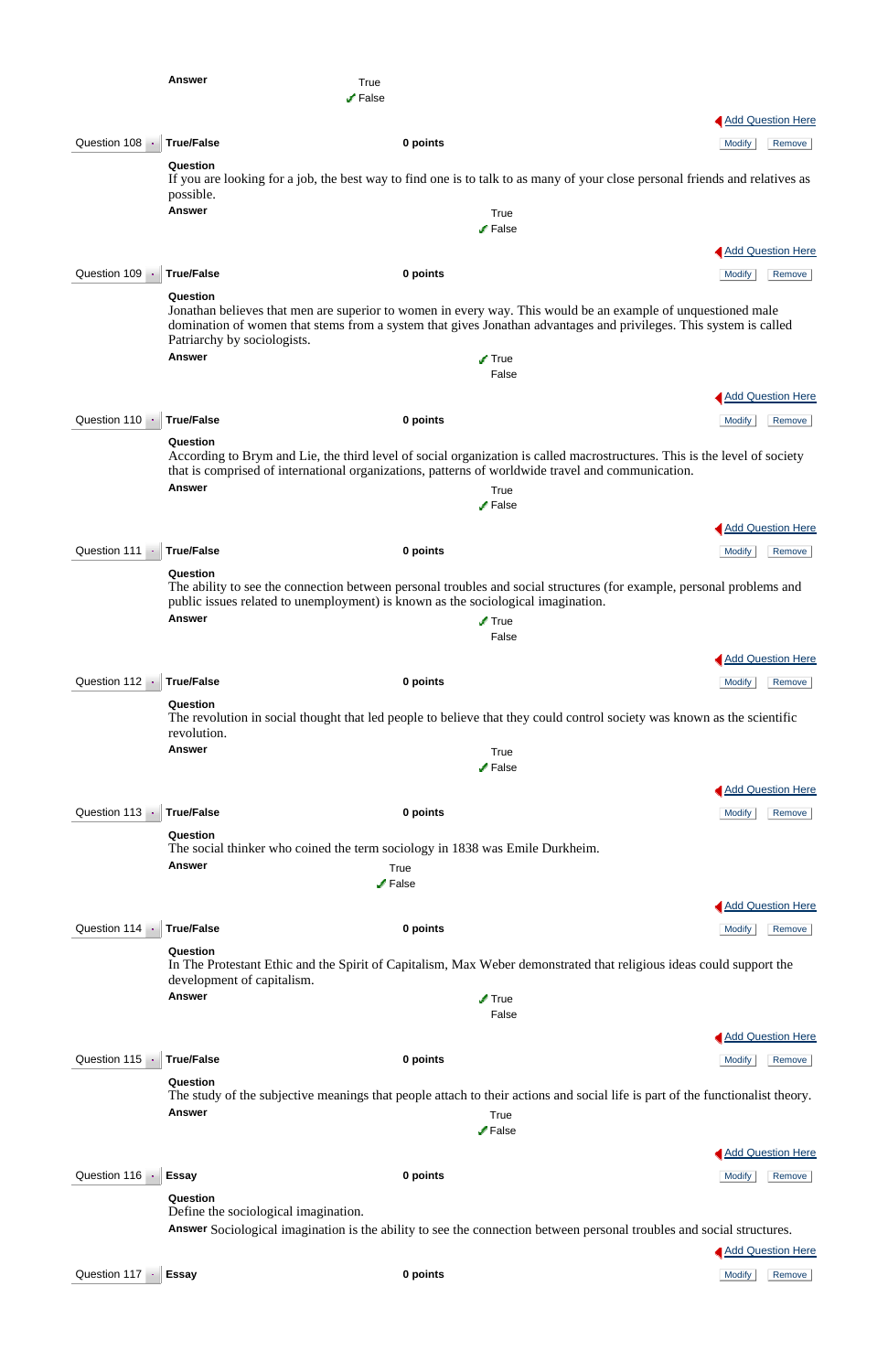**Question** Define sociology. **Answer** Sociology is the systematic study of human behavior in social context. **Add Question Here** Question 118 **Essay D 0 points 0 and 118** Modify Remove **Question** Who was Harriet Martineau? **Answer** Harriet Martineau (1802-76) is often called the first woman sociologist and one of the first feminists. She did critical studies of slavery, factory laws and gender inequality. **Add Question Here Question 119 · Essay State Construction Construction Construction Construction Construction Construction Construction Remove Question** What are latent functions? **Answer** Latent functions are invisible and unintended effects of social structures. **Add Question Here** Question 120 **Essay 120 <b>Essay 1 C 2 0 points 120** *Modify* Remove **Question** Define feminist theory. **Answer** Feminist theory focuses on various aspects of patriarchy, the system of male dominance in society. **Add Question Here Question 121 · Essay Community Community Community Community Remove Branch** Remove **Question** What are macrostructures? **Answer** Macrostructure are overarching patterns of social relations that lie outside and above your circle of intimates and acquaintances. Macrostructure include classes, bureaucracies and power systems such as patriarchy. **Add Question Here Question 122 · Essay Character Community Community Community Community Community Remove Question** Define the Postindustrial Revolution. **Answer** The Postindustrial Revolution refers to the technology-driven shift from manufacturing to service industries and the consequences of that shift for virtually all human activities. **Add Question Here** Question 123 **Essay Remove Constructs Constructs 0 points 0 points 2 and 2 and 2 and 2 and 2 and 2 and 2 and 2 and 2 and 2 and 2 and 2 and 2 and 2 and 2 and 2 and 2 and 2 and 2 and 2 and 2 and 2 and 2 and 2 and 2 and Question** Define social structures. **Answer** Social structures are stable patterns of social relations. Add Question Here Question 124 **Essay 124 BESAY 1 Essay 0 points 124 CONFIDENTIAL REMOVE Remove Question** What are values? **Answer** Values are ideas about what is right and wrong. **Add Question Here Question 125 · Essay Character Community Community Community Community Community Remove Question** Define microstructures. **Answer** Microstructures are the patterns of relatively intimate social relations formed during face-to-face interaction. Examples include families, friendship circles and work associations. **Add Question Here** 

Question 127 **Essay 128 Essay 1 C 2 0 points 127 Example 20 Modify** Remove **Question** Explain the nature of sociology. What is the most compelling aspect of the sociological perspective? **Answer** Answer not provided. Add Question Here Question 128 **Essay Essay 0 points 0 and 128 and 128 and 128 Expanding Remove Question** Identify and briefly discuss the distinguishing features of the sociological perspective. **Answer** Answer not provided.

**Add Question Here** 

**Add Question Here** 

#### **Question**

Explain the three pillars of the sociological imagination. Use examples.

**Answer** Answer not provided.